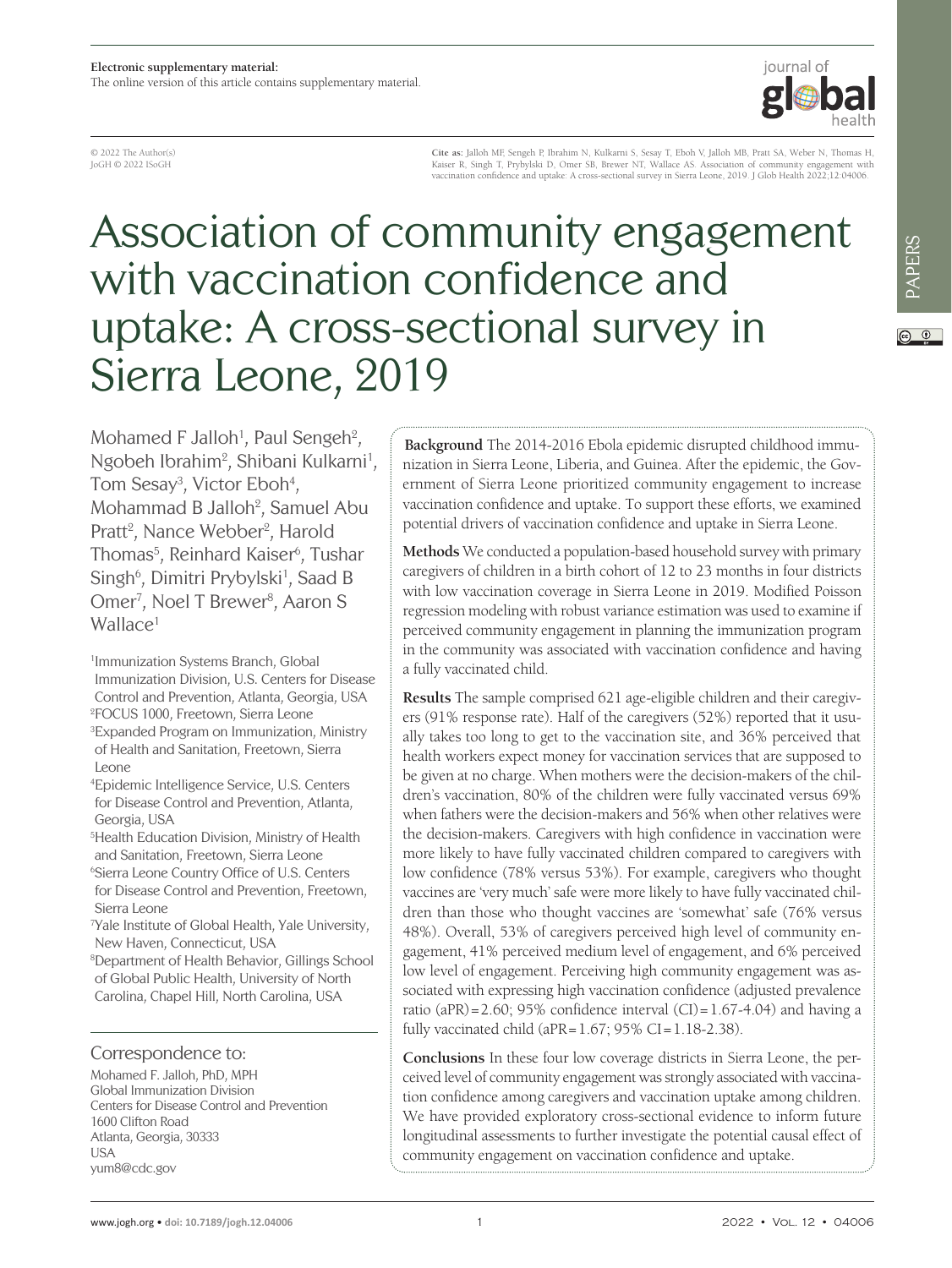The 2014-2016 Ebola epidemic had a debilitating impact on health systems in Sierra Leone, Liberia, and Guinea [\[1](#page-11-0)[,2](#page-11-1)]. High rates of Ebola infections among health workers [\[3\]](#page-11-2) led to fear of contracting Ebola in health facilities and derailed confidence in health services, including immunization services [\[4](#page-11-3)]. In Sierra Leone, vaccination coverage of diphtheria-tetanus-pertussis vaccine (DTP-3) reached a high of 92% in 2013 before the Ebola epidemic but declined to 84% by the end of the health emergency in 2016 [[5\]](#page-11-4). National vaccination coverage of the first dose of measles-containing vaccine (MCV-1) was estimated to be 81% based on survey data, but with substantial variation across districts [\[6](#page-11-5)]. Multiple outbreaks of measles occurred after the Ebola epidemic ended [[7\]](#page-11-6).

Beyond emergency contexts, caregivers may delay or refuse vaccines for their children due to complex individual, cultural, socioeconomic, and vaccination-related reasons [[8](#page-11-7)[-10](#page-11-8)]. Numerous community engagement efforts that involved working with affected communities to deeply understand issues and develop solutions were implemented in Sierra Leone during and after the Ebola epidemic to strengthen health systems and restore public confidence in health services, including childhood immunization [\[11](#page-11-9)[-15\]](#page-12-0). Globally, major efforts are underway to strengthen community engagement to enhance confidence in childhood immunization [[16\]](#page-12-1), especially in low- and middle-income countries (LMICs) [[17](#page-12-2)[,18](#page-12-3)] and places recovering from disruptive health emergencies [[19](#page-12-4)].

During and after major health emergencies, like the 2014-2016 Ebola epidemic and the current COVID-19 pandemic [[20\]](#page-12-5), childhood immunization services are often disrupted due to mitigation efforts such as restrictions in movement, fear of getting infected in clinics, and the shifting of limited resources to the health emergency [\[4](#page-11-3)]. In these emergency contexts, community engagement using dialogue, role modeling of promoted behaviors, and collective action planning is critical to safeguard confidence in immunization services, respond to misinformation about vaccines, and foster optimal vaccination uptake [\[21\]](#page-12-6). In Sierra Leone, we assessed potential drivers of vaccination uptake after the Ebola epidemic ended, including the potential role of perceived community engagement in planning the immunization program at the community level.

## METHODS AND MATERIALS

We conducted a population-based household survey with caregivers of children in a birth cohort of 12 to 23 months in four districts in Sierra Leone that was designed to allow the Sierra Leone Ministry of Health and Sanitation (MoHS) to understand drivers of vaccination and under-vaccination in low performing districts. These four districts had the lowest vaccination coverage of DTP-3 in their respective geographic regions (Kambia district in the Northern region, Kono district in the Eastern region, Moyamba district in the Southern region, and Western Rural in the Western region) [\[6\]](#page-11-5). We used multistage sampling to randomly select households, children, and caregivers. The sub-district sampling was done based on guidelines established by the World Health Organization [\[22\]](#page-12-7). The survey was conducted in February 2019.

#### Setting

Sierra Leone has a civil society platform to strengthen community engagement in the planning and delivery of childhood immunization services [\[23\]](#page-12-8). The immunization civil society platform is an umbrella entity that comprises more than 100 organizations including community-based organizations, non-governmental organization (local and international), teachers associations, and local news media organizations. The Government of Sierra Leone included community engagement in the planning of health services as a core strategy in the post-Ebola recovery plan [[24](#page-12-9)]. Priority activities included support for community-based networks to promote childhood immunization and to bring community stakeholders into the planning of immunization services [\[25](#page-12-10)], including through on-the-ground support from civil society. Moreover, community health workers (CHWs) have had a longstanding role in supporting childhood immunization in Sierra Leone, and were strongly leveraged in the post-Ebola recovery period [[26](#page-12-11)].

#### Measurement

The primary outcomes of interest were caregivers' vaccination confidence and their children's vaccination uptake. The primary exposure of interest was perceived community engagement in childhood immunization from the perspective of caregivers. To understand potential drivers of vaccination more comprehensively, we also assessed vaccination decision making, accessibility of childhood immunization services, preferred communication channels, and trusted communicators.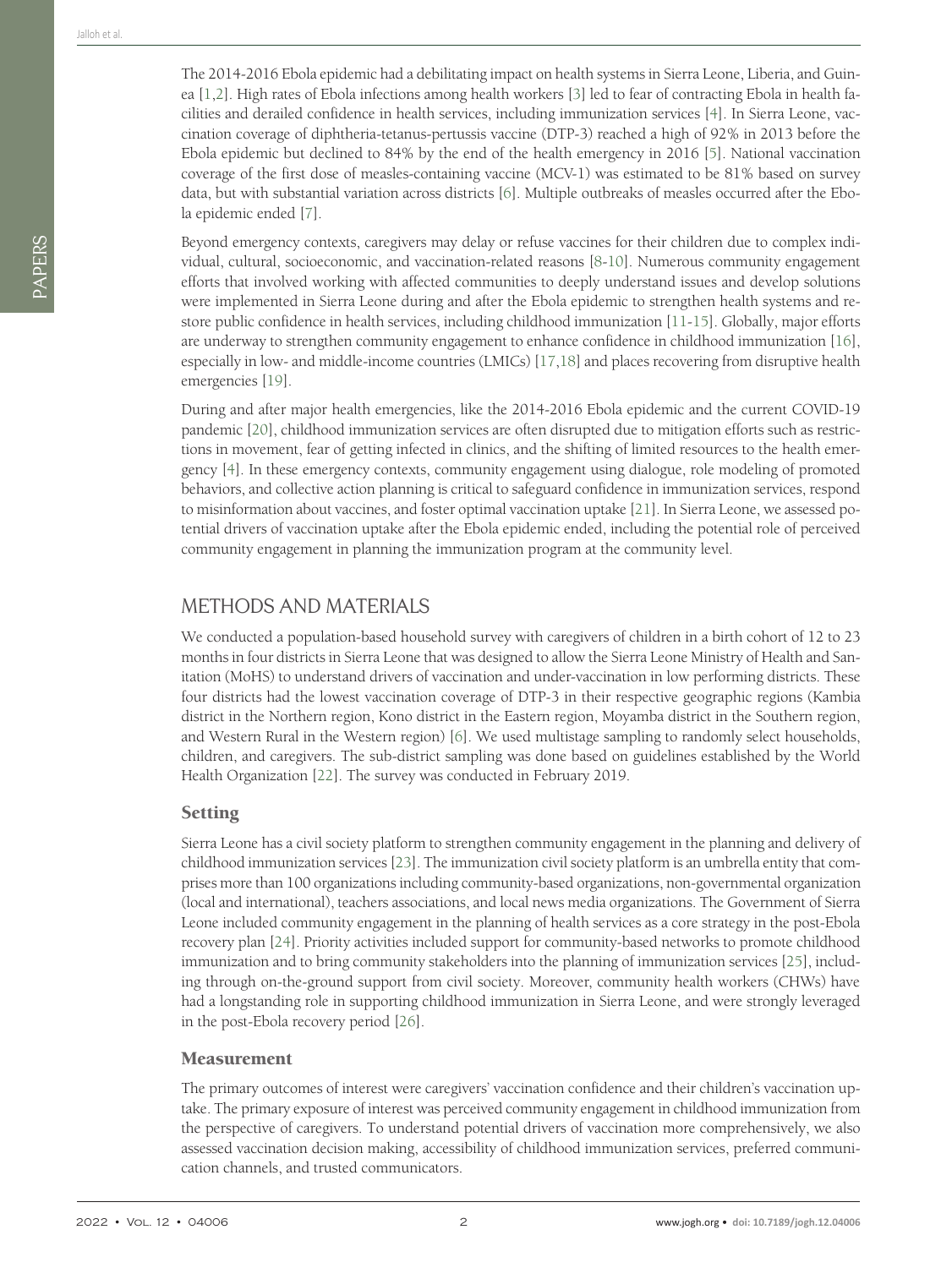#### *Perceived community engagement*

We measured perceived level of community engagement by asking caregivers: "From your observation, how would you rate the level of community involvement and participation in the planning of vaccination programs in your community?" Response options were low, medium, or high.

#### *Vaccination confidence*

Items on vaccination confidence were informed by the Caregiver Vaccination Attitudes Scale that was validated in Ghana [[27](#page-12-12)]. We used other theories to develop additional items on vaccination attitudes and experiences. For instance, perceived threat of vaccine-preventable disease and self-efficacy were informed by the Health Belief Model [\[28](#page-12-13)]. Additional items were developed to capture descriptive community norms around childhood vaccination and experiences during vaccination clinic visits. As part of a parallel urban needs assessment in Sierra Leone [[29](#page-12-14)], we conducted cognitive testing of the confidence items via in-depth interviews with a convenience sample of five parents. Cognitive testing provided qualitative insights regarding how participants understood the questions and their interpretations of the response options. This process led to the finalization of 19 items on vaccination confidence that were included in the questionnaire.

#### *Vaccination uptake*

The questionnaire assessed vaccination uptake using the child's home-based record (HBR) and through recall by the child's primary caregiver when HBR was unavailable [[22\]](#page-12-7). The child's receipt of the following vaccines and related doses was assessed: Bacillus Calmette-Guerin (BCG) vaccine against tuberculosis; the first, second, and third dose of pentavalent vaccine (penta-1, penta-2, penta-3, respectively) against diphtheria, tetanus, pertussis, hepatitis B and *Haemophilus influenzae* type b; and MCV-1 against measles. Although the immunization schedule includes additional vaccines, the vaccine doses we assessed reflect the five scheduled immunization visits for infants in Sierra Leone – BCG at birth, penta-1 at 6 weeks, penta-2 at 10 weeks, penta-3 at 14 weeks, and MCV-1 at 9 months [[26](#page-12-11)].

### Sampling

We randomly selected a total of 72 clusters (15 to 21 clusters per district) from a sampling frame of geographic enumeration areas based on the 2015 census [\[30](#page-12-15)]. Within each cluster, we randomly selected 10 eligible households and randomly selected one child from each household using simple random sampling via a mobile application. The corresponding primary caregiver was approached for their voluntary informed consent to an interview. We determined a target sample size of 720 caregiver-child pairs based on the following assumptions/parameters: 70% expected coverage of penta-3, desired precision of  $\pm 6.5\%$ ,  $\alpha$  level of 0.05, and a design effect of 2.5.

#### Training and data collection

We trained a local team that collected the data in local languages. The questionnaire was piloted in a conveniently selected community that was not part of the survey. Data collection took place in February 2019. A digital version of the questionnaire was programmed in Open Data Kit via KoboCollect version 1.2 (www.kobotoolbox.com) and installed on Android-based tablets.

#### Statistical analysis

To reduce the 19-items on vaccination confidence into a conceptually meaningful scale, we conducted exploratory factor analysis (EFA) using a principal components extraction method. An oblique Promax rotation was applied to account for the correlation between factors [\[31\]](#page-12-16). We assessed the internal consistency reliability of the reduced items based on their combined Cronbach's alpha coefficient. The mean score on the confidence scale was calculated and dichotomized; high confidence was defined as a score greater than the mean (coded 1) and low confidence was defined as having a score less than or equal to the mean (coded 0). For the vaccination uptake outcome, we created a composite binary variable wherein a 'fully vaccinated' child was defined as one who had received BCG, penta-1, penta-2, penta-3, and MCV-1; 'under-vaccinated' was defined as missing any of these vaccine doses.

We calculated proportions and 95% confidence intervals (CI) for point estimates in univariable and bivariable analyses, accounting for complex survey design. We examined the differences in point estimates between the caregivers of fully vaccinated and under-vaccinated children using a design-based *F* statistic that corrects the Pearson  $\chi^2$  test for the complex survey design. Modified Poisson regression models with robust variance esti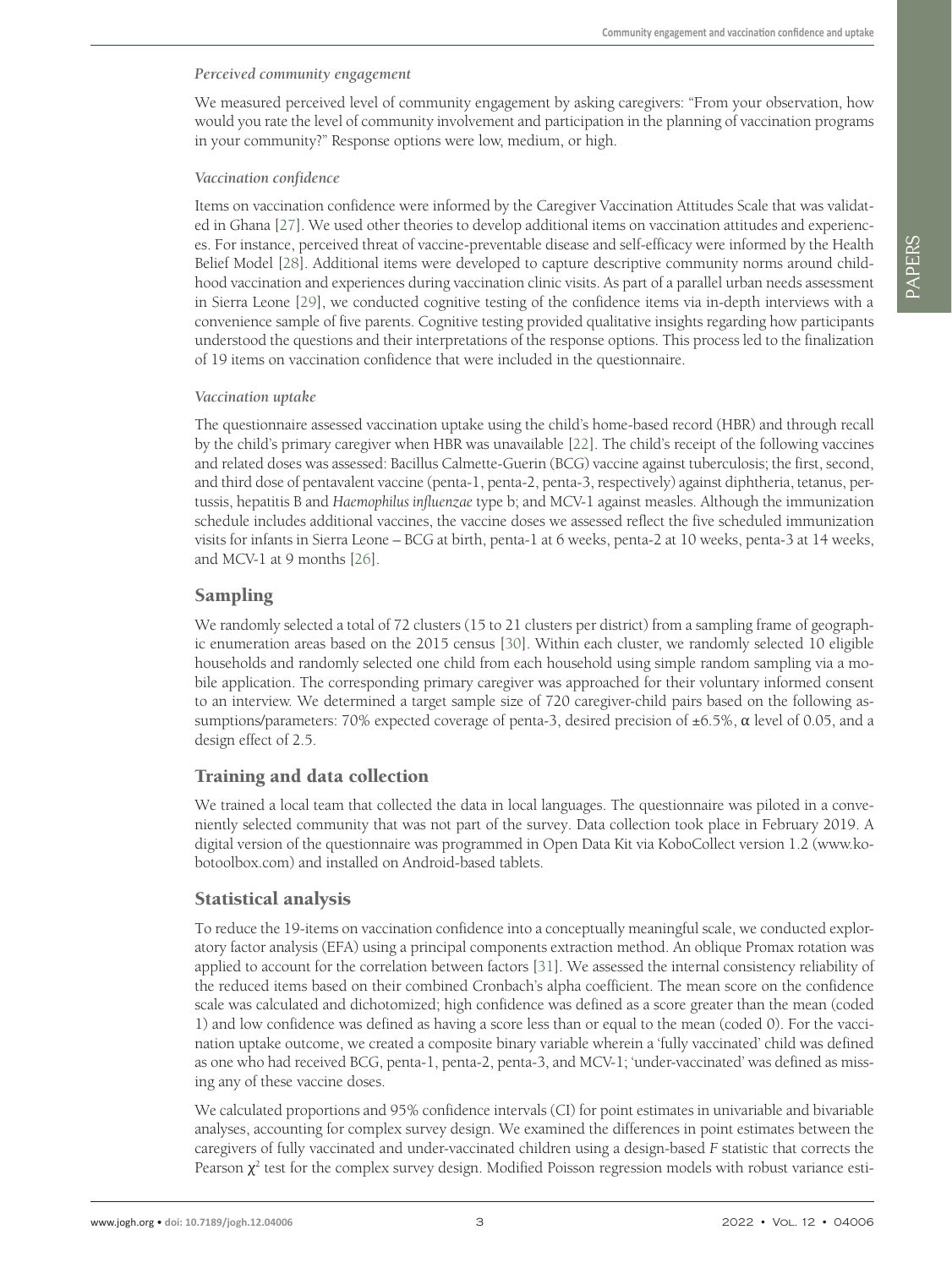mation [[32](#page-12-17)[,33\]](#page-12-18) were fitted using generalized estimating equations with exchangeable correlation structure to account for the clustered data [\[34](#page-12-19)]. The use of modified Poisson regression modeling enabled us to directly calculate the adjusted prevalence ratios (aPR) [\[35\]](#page-12-20).

In the first model, we examined the association between perceived community engagement (low, middle, or high) and expressing high vaccination confidence. In the second model, we examined the association between perceived community engagement and having a fully vaccinated child. We adjusted all models for the child's birth order (coded 1 for the first child, 2 for the second child, 3 for at least the third child), where the child was delivered at birth (coded 1 for home-based delivery and 2 for delivery in a health facility), retention of the child's vaccination card record (coded 0 for not retained and 1 for retained), parental education level (coded 0 if both parents had no education, 1 if one parent had some education, and 2 if both parents had some education), and parental religious affiliation (coded 1 if both parents were Christian, coded 2 if both parents were Muslim, coded 3 if parents had mixed-faith). These demographic covariates were included in the models because they have been shown to be consistently associated with vaccination uptake across diverse settings in West Africa and elsewhere [[36](#page-12-21)[,37\]](#page-12-22). All data were analyzed in Stata version 15 SE (StataCorp, College Station TX, USA). All statistical testing was two-sided and a *P*-value <0.05 was considered statistically significant.

#### Ethical approval

The survey was approved by the Ethics and Scientific Review Committee in the Sierra Leone Ministry of Health and Sanitation. The Human Subject Office in the Center for Global Health at the U.S. Centers for Disease Control and Prevention approved the assessment as a non-research public health activity. All participants provided written or thumb-printed informed consent.

<span id="page-3-0"></span>

Figure 1. Flow diagram of the sampling of caregiver-child pairs included in the analysis-multistage cross-sectional cluster survey, Sierra Leone, 2019.

## **RESULTS**

The final sample comprised of a birth cohort of 621 age-eligible children and their primary caregivers, which represented 91% of the 684 caregivers that were approached by the data collection teams (**[Figure 1](#page-3-0)**). Nineteen percent of the children were delivered at home and 46% were at least the third child to the mother. Almost half of the mothers had some education (49%). Home-based vaccination card record was retained and available for 79% of the children (**[Table 1](#page-4-0)**). Mothers were predominantly the primary caregivers of the children (90%), followed by siblings (5%), fathers (3%) and other relatives (2%) (data not shown in table).

#### Decision-making power related to vaccination

Most caregivers expressed that the child's father held the final decision to vaccinate the child (56%), followed by the mother (37%) and other relatives (7%). In bivariable analysis, our findings suggest that the person who has the final decision-making power over the child's vaccination was associated with vaccination uptake (*P*=0.04). For example, when mothers were the decision-makers, 80%

PAPERS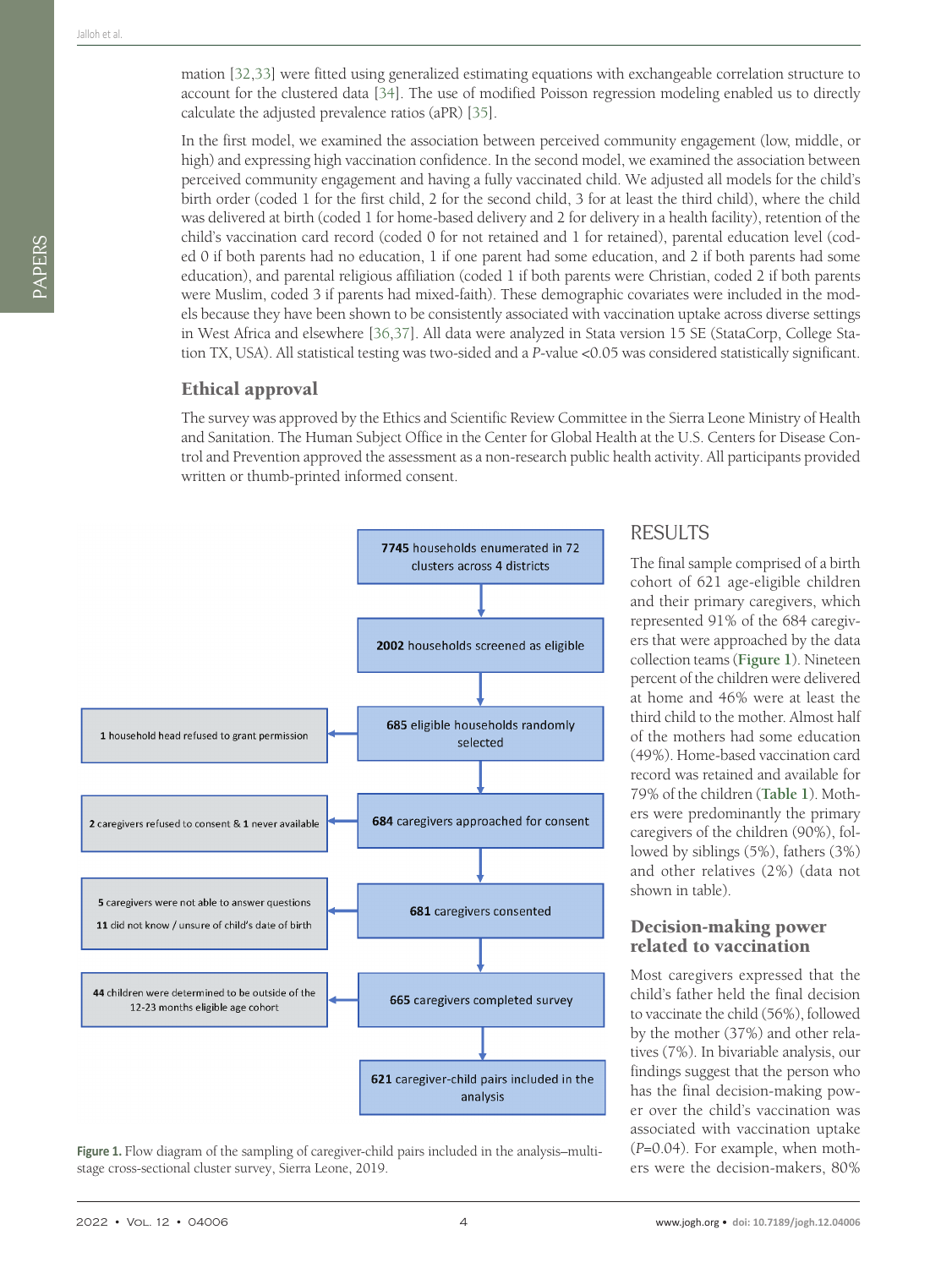<span id="page-4-0"></span>**Table 1.** Sociodemographic characteristics of sampled children and their caregivers–multistage cross-sectional cluster survey, Sierra Leone, 2019

|                               | <b>ALL DISTRICTS</b><br>N=621, n (%)* | KAMBIA,<br>N=140, n (%)* | KONO,<br>N=161, n (%)* | МОҮАМВА,<br>N=156, n (%)* | <b>WESTERN RURAL,</b><br><i>N</i> =164. n (%)* |
|-------------------------------|---------------------------------------|--------------------------|------------------------|---------------------------|------------------------------------------------|
| Child's gender                |                                       |                          |                        |                           |                                                |
| Female                        | 315(51)                               | 72(51)                   | 89 (55)                | 81 (52)                   | 73(45)                                         |
| Male                          | 306 (49)                              | 68 (49)                  | 72(45)                 | 75(48)                    | 91(55)                                         |
| Child's place of delivery     |                                       |                          |                        |                           |                                                |
| Home                          | 120(19)                               | 27(19)                   | 12(7)                  | 44 (28)                   | 37(23)                                         |
| Health facility               | 501 (81)                              | 113 (81)                 | 149 (93)               | 112(72)                   | 127(77)                                        |
| Child's birth order           |                                       |                          |                        |                           |                                                |
| First                         | 211 (34)                              | 37(26)                   | 37(23)                 | 71(46)                    | 66 (40)                                        |
| Second                        | 127(20)                               | 23(16)                   | 34(21)                 | 31(20)                    | 39 (24)                                        |
| Third or greater              | 283 (46)                              | 80(57)                   | 90(56)                 | 54 (35)                   | 59 (36)                                        |
| Mother's education            |                                       |                          |                        |                           |                                                |
| No education                  | 314 (51)                              | 88 (63)                  | 84 (52)                | 88 (56)                   | 54 (33)                                        |
| Primary education             | 76(12)                                | 9(6)                     | 20(12)                 | 27(17)                    | 20(12)                                         |
| Secondary or higher           | 231 (37)                              | 43 (31)                  | 57 (35)                | 41(26)                    | 90(55)                                         |
| <b>Father's education</b>     |                                       |                          |                        |                           |                                                |
| No education                  | 277 (46)                              | 75 (55)                  | 71 (46)                | 92(61)                    | 39 (25)                                        |
| Primary education             | 31(5)                                 | 2(1)                     | 18(12)                 | 8(5)                      | 3(2)                                           |
| Secondary or higher           | 292 (49)                              | 59 (43)                  | 64(42)                 | 52 (34)                   | 117(74)                                        |
| Mother's occupation           |                                       |                          |                        |                           |                                                |
| Petty trader                  | 250 (40)                              | 49 (35)                  | 68 (42)                | 23(15)                    | 110(67)                                        |
| Farmer                        | 203(33)                               | 63(45)                   | 41(26)                 | 93(60)                    | 6(4)                                           |
| Private business              | 51(8)                                 | 0(0)                     | 11(7)                  | 33(21)                    | 7(4)                                           |
| Student                       | 45(7)                                 | 16(11)                   | 10(6)                  | 5(3)                      | 14(9)                                          |
| Unemployed                    | 44(7)                                 | 10(7)                    | 15(9)                  | 2(1)                      | 17(10)                                         |
| Other                         | 28(5)                                 | 2(1)                     | 16(10)                 | 0(0)                      | 10(6)                                          |
| Father's occupation           |                                       |                          |                        |                           |                                                |
| Petty trader                  | 66 (11)                               | 12(9)                    | 6(4)                   | 3(2)                      | 45 (27)                                        |
| Farmer                        | 227 (37)                              | 78 (56)                  | 42 (26)                | 100(64)                   | 7(4)                                           |
| Private business              | 90(15)                                | 3(2)                     | 64 (40)                | 10(6)                     | 13(8)                                          |
| Student                       | 30(5)                                 | 14(10)                   | 4(2)                   | 5(3)                      | 7(4)                                           |
| Unemployed                    | 19(3)                                 | 2(1)                     | 6(4)                   | 1(1)                      | 10(6)                                          |
| Other                         | 189 (30)                              | 31(22)                   | 39 (24)                | 37(24)                    | 82 (50)                                        |
| Mother's religion             |                                       |                          |                        |                           |                                                |
| Muslim                        | 455 (73)                              | 126 (90)                 | 106 (66)               | 114(73)                   | 109 (66)                                       |
| Christian                     | 166(27)                               | 14(10)                   | 55 (34)                | 42(27)                    | 55 (34)                                        |
| Father's religion             |                                       |                          |                        |                           |                                                |
| Muslim                        | 470 (76)                              | 129 (92)                 | 113 (70)               | 115 (74)                  | 113 (69)                                       |
| Christian                     | 151(24)                               | 11(8)                    | 48 (30)                | 41(26)                    | 51(31)                                         |
| Retention of vaccination card |                                       |                          |                        |                           |                                                |
| Not retained                  | 131(21)                               | 0(0)                     | 32 (20)                | 50 (32)                   | 49 (30)                                        |
| Retained                      | 488 (79)                              | 140 (100)                | 128 (80)               | 106 (68)                  | 114(70)                                        |

\*Unweighted frequencies and percent distributions of sample characteristics. Father's education is missing 21 responses: 4 in Kambia, 8 in Kono, 4 in Moyamba, and 5 in Western Rural. Retention of vaccination card is missing 2 responses: 1 from Kono and 1 from Western Rural.

 $(95\% \text{ CI} = 68\% - 89\%)$  of the children were fully vaccinated versus 69%  $(95\% \text{ CI} = 60\% - 77\%)$  when fathers were the decision-makers and 56% (95% CI=38%-72%) when other relatives were (**[Table 2](#page-5-0)**).

#### Accessibility to vaccination services

Half of the caregivers (52%) reported that it took too much time to get to their usual vaccination site, and 59% expressed that too much time is spent waiting for the child to be vaccinated at the health facility. Caregivers perceived that health workers expected some money (36%) or non-cash items (7%) in return for vaccination. Among the sub-sample of caregivers who perceived some expectation of monetary or non-cash items (*n*=193), most of them expressed that they found the amount of money or non-cash items to be reasonable (62% and 84%, respectively). These aspects of immunization service accessibility were not found to be associated with vaccination uptake in bivariable analysis (**[Table 2](#page-5-0)**).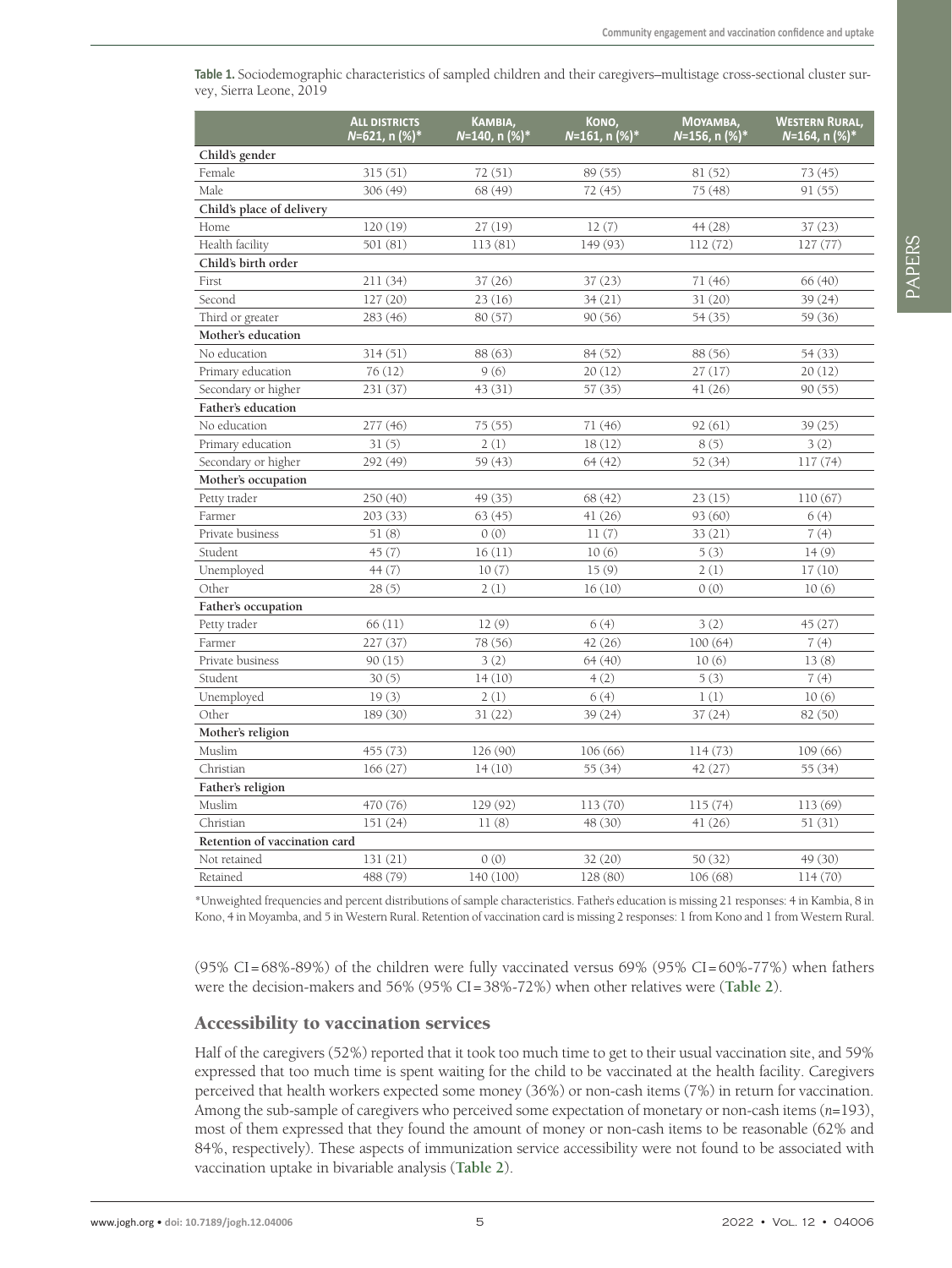<span id="page-5-0"></span>**Table 2.** Associations of decision making, accessibility, preferred information channels, and trusted communicators related to childhood immunization with having fully vaccinated children–multistage cross-sectional cluster survey, Sierra Leone, 2019

|                                                         | <b>CAREGIVER RESPONSE</b> |                         | CHILD FULLY VACCINATED  |          |  |
|---------------------------------------------------------|---------------------------|-------------------------|-------------------------|----------|--|
|                                                         | N                         | % $(95\% \text{ CI})^*$ | % $(95\% \text{ CI})^*$ | P-value‡ |  |
| Person with final decision to vaccinate the child       |                           |                         |                         |          |  |
| Father                                                  | 597                       | 56 (49-65)              | 69 (60-77)              | 0.04     |  |
| Mother                                                  |                           | 37 (30-46)              | 80 (68-89)              |          |  |
| Other relatives                                         |                           | $7(5-11)$               | 56 (38-72)              |          |  |
| Time usually taken to reach vaccination site            |                           |                         |                         |          |  |
| Too much time                                           | 620                       | 52 (44-60)              | 73 (64-81)              | 0.80     |  |
| About right                                             |                           | 18 (11-28)              | 68 (44-85)              |          |  |
| Short time                                              |                           | 30 (23-39)              | 70 (58-79)              |          |  |
| Time usually spent waiting at vaccination site          |                           |                         |                         |          |  |
| Too much                                                | 620                       | 59 (50-67)              | 73 (61-82)              | 0.67     |  |
| About right                                             |                           | $16(12-22)$             | 64 (47-78)              |          |  |
| Short time                                              |                           | 25 (19-32)              | 73 (58-84)              |          |  |
| Expected to give money to health workers                |                           |                         |                         |          |  |
| Some money                                              | 616                       | 36 (27-47)              | $75(61-85)$             | 0.52     |  |
| No money                                                |                           | $64(53-73)$             | 69 (58-79)              |          |  |
| Money expected by health workers is reasonable          |                           |                         |                         |          |  |
| Yes                                                     | 193                       | $62(46-76)$             | 78 (60-88)              | 0.56     |  |
| No or unsure                                            |                           | 38 (24-54)              | $71(53-85)$             |          |  |
| Expected to give non-cash items to health workers       |                           |                         |                         |          |  |
| Yes                                                     | 620                       | $7(4-11)$               | 72 (59-82)              | 0.99     |  |
| No or unsure                                            |                           | 93 (89-96)              | 72 (64-79)              |          |  |
| Non-cash items expected by health workers is reasonable |                           |                         |                         |          |  |
| Yes                                                     | 76                        | 84 (66-94)              | $69(55-81)$             | 0.22     |  |
| No or unsure                                            |                           | $16(7-34)$              | 86 (56-97)              |          |  |
| Most preferred communication channels                   |                           |                         |                         |          |  |
| Health facilities                                       | 617                       | 55 (43-67)              | 82 (74-88)              | 0.01     |  |
| Community health worker household visits                |                           | $25(17-34)$             | $62(50-73)$             |          |  |
| Radio programs                                          |                           | $11(7-17)$              | 59 (48-70)              |          |  |
| Community-based events                                  |                           | $7(5-11)$               | 48 (26-70)              |          |  |
| All other channels                                      |                           | $2(1-6)$                | 36 (10-76)              |          |  |
| Most trusted communicators                              |                           |                         |                         |          |  |
| Health workers (eg, nurses)                             | 617                       | $67(57-75)$             | 76 (67-83)              | 0.15     |  |
| Spouses                                                 |                           | $15(11-21)$             | 60 (48-71)              |          |  |
| Community health workers                                |                           | $8(5-11)$               | $62(46-76)$             |          |  |
| Child's grandparents                                    |                           | $3(2-6)$                | 56 (30-78)              |          |  |
| Others                                                  |                           | $7(4-13)$               | 71 (44-89)              |          |  |

CI – confidence interval

\*Proportions and 95% confidence intervals are weighted to account for the complex survey design.

†For analytical purposes, 'fully vaccinated' was defined as receiving BCG, penta-1, penta-2, penta-3, and MCV-1; under-vaccinated was defined as missing one or more of the aforementioned vaccine doses. Vaccination status was sourced from the home-based card record (HBR) for 488 children and from caregiver recall for 133 children whose HBRs were unavailable.

#### Preferred communication channels

The most preferred communication channels were through health facilities (55%) and household visits by CHWs (25%). In bivariable analysis, communication channel preference was associated with vaccination uptake (*P*=0.01). For example, caregivers who preferred getting immunization information from health facilities were more likely to have fully vaccinated children compared to caregivers who preferred radio programs (82%, 95% CI=74%-88%, versus 59%, 95% CI=48%-70%).

#### Trusted communicators

Health workers were largely viewed as the most trusted communicators of immunization information (67%), followed by spouses (15%), and CHWs (8%). Preference for trusted communicators was not associated with vaccination uptake (*P*=0.15) (**[Table 2](#page-5-0)**).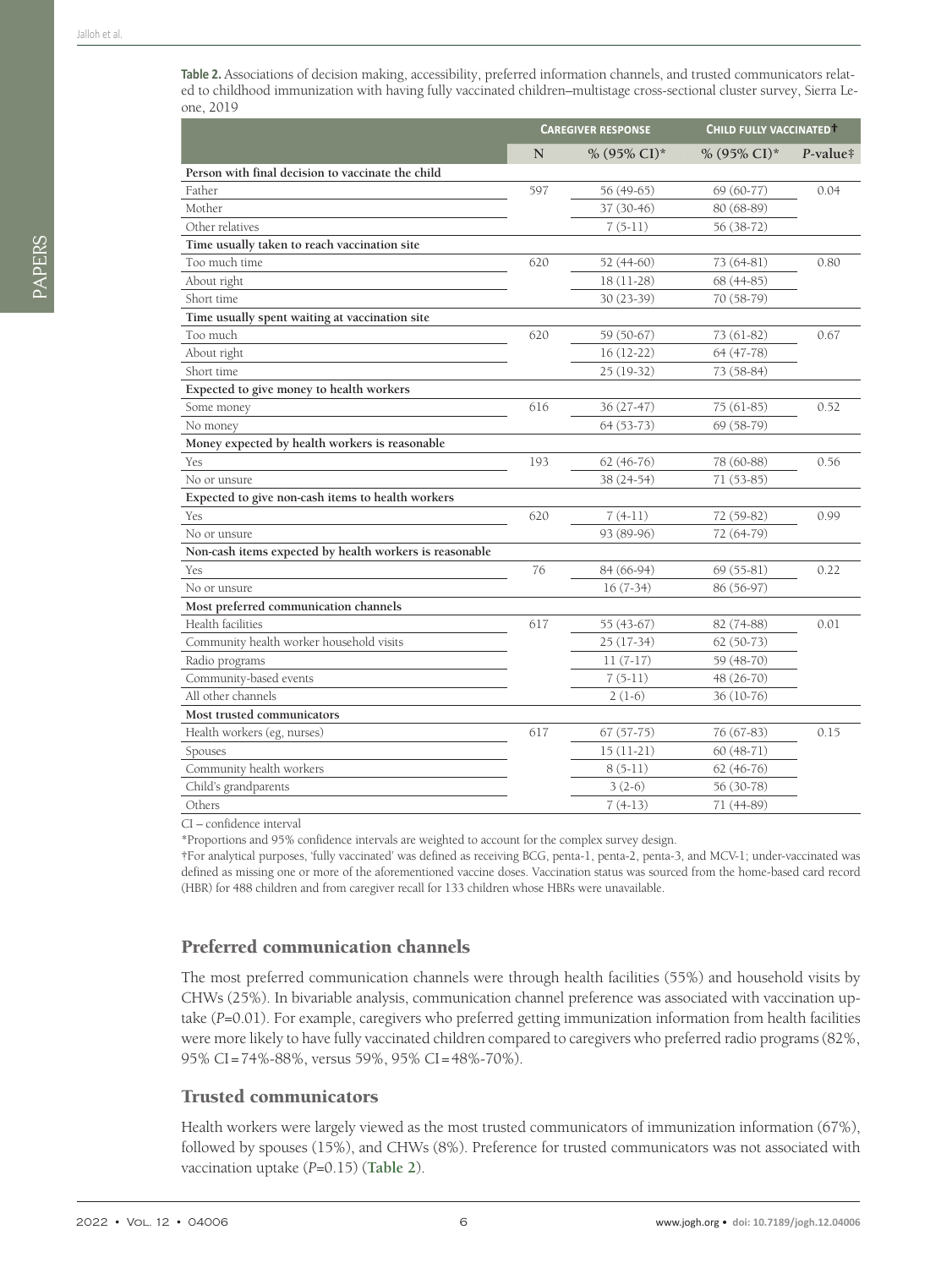#### Perceived community engagement

Overall, 6% of respondents perceived low level of community engagement, 41% perceived a medium level of engagement and 53% perceived a high level of engagement. In bivariable analysis, perceived community engagement was associated with vaccination uptake (*P* <0.01). For example, children whose caregivers perceived high level of engagement were 82% (95% CI=72%-88%) fully vaccinated compared to 63% (95% CI=53%-71%) of children whose caregivers perceived medium level of engagement and 36% (95% CI=22%-53%) of children whose caregivers perceived low level of engagement (**[Table 3](#page-6-0)**).

<span id="page-6-0"></span>**Table 3.** Associations of perceived community engagement, perceived areas of improvement, and measures of vaccination confidence with having fully vaccinated children – multistage cross-sectional cluster survey, Sierra Leone, 2019

|                                                        |     | <b>CAREGIVER RESPONSE</b> | CHILD FULLY VACCINATED  |                       |
|--------------------------------------------------------|-----|---------------------------|-------------------------|-----------------------|
|                                                        | N   | % (95% CI)*               | % $(95\% \text{ CI})^*$ | $P$ -value $\ddagger$ |
| Perceived level of community engagement§               |     |                           |                         |                       |
| High                                                   | 602 | 53 (43-63)                | 82 (72-88)              | <0.01                 |
| Medium                                                 |     | $41(32-50)$               | $63(53-71)$             |                       |
| Low                                                    |     | $6(4-10)$                 | 36 (22-53)              |                       |
| Perceived priority areas of improvement                |     |                           |                         |                       |
| More vaccination sites closer to the community         | 589 | 35 (24-47)                | 68 (54-79)              | 0.29                  |
| Enhance community engagement and education             |     | $32(23-43)$               | 68 (57-73)              |                       |
| Improve vaccinator interactions with caregivers        |     | $11(6-22)$                | 77 (55-90)              |                       |
| Reduce waiting time at vaccination sites               |     | $9(6-13)$                 | 78 (64-88)              |                       |
| Make vaccines safer                                    |     | $3(1-7)$                  | 59 (40-75)              |                       |
| Offer vaccination services on weekends                 |     | $2(1-4)$                  | 91 (67-98)              |                       |
| Other improvements not listed above                    |     | $6(2-17)$                 | 91 (63-98)              |                       |
| No improvements needed                                 |     | $2(1-4)$                  | 72 (38-91)              |                       |
| Vaccines are good for the child                        |     |                           |                         |                       |
| Very much                                              | 620 | 85 (78-91)                | 74 (67-81)              | 0.01                  |
| Somewhat                                               |     | $14(8-25)$                | 51 (34-69)              |                       |
| Very little or not at all                              |     | $1(0-2)$                  | 47 (16-80)              |                       |
| Vaccines are safe for the child                        |     |                           |                         |                       |
| Very much                                              | 619 | 83 (75-89)                | 76 (68-82)              | <0.01                 |
| Somewhat                                               |     | $15(10-23)$               | 48 (37-59)              |                       |
| Very little or not at all                              |     | $2(1-3)$                  | 44 (16-77)              |                       |
| Vaccines protect child against diseases                |     |                           |                         |                       |
| Very much                                              | 619 | 82 (73-89)                | 76 (68-83)              | <0.01                 |
| Somewhat                                               |     | $16(10-25)$               | 49 (39-59)              |                       |
| Very little or not at all                              |     | $2(1-4)$                  | 39 (18-65)              |                       |
| Confident in ability to take the child for vaccination |     |                           |                         |                       |
| Very much                                              | 619 | 84 (75-90)                | 76 (68-83)              | <0.01                 |
| Somewhat                                               |     | $14(8-22)$                | 49 (38-60)              |                       |
| Very little or not at all                              |     | $2(1-5)$                  | 25 (10-49)              |                       |
| Encourage others to get their children vaccinated      |     |                           |                         |                       |
| Very much                                              | 619 | 80 (70-87)                | 77 (69-83)              | <0.01                 |
| Somewhat                                               |     | $8(4-13)$                 | 55 (36-72)              |                       |
| Very little or not at all                              |     | $12(7-20)$                | 45 (37-54)              |                       |
| People in the community value vaccination              |     |                           |                         |                       |
| Very much                                              | 618 | 78 (69-85)                | 77 (69-84)              | <0.01                 |
| Somewhat                                               |     | $13(9-18)$                | 55 (43-67)              |                       |
| Very little or not at all                              |     | $9(5-19)$                 | 44 (32-58)              |                       |
| Spouse or partner approves of vaccination              |     |                           |                         |                       |
| Very much                                              | 614 | 84 (75-90)                | 77 (69-83)              | < 0.01                |
| Somewhat                                               |     | $10(6-17)$                | 49 (36-62)              |                       |
| Very little or not all                                 |     | $6(4-10)$                 | 40 (25-57)              |                       |
| Other parents in the community approve of vaccination  |     |                           |                         |                       |
| Very much                                              | 615 | 80 (71-87)                | 77 (69-83)              | < 0.01                |
| Somewhat                                               |     | $14(9-21)$                | 56 (44-68)              |                       |
| Very little or not at all                              |     | $6(3-9)$                  | $35(21-53)$             |                       |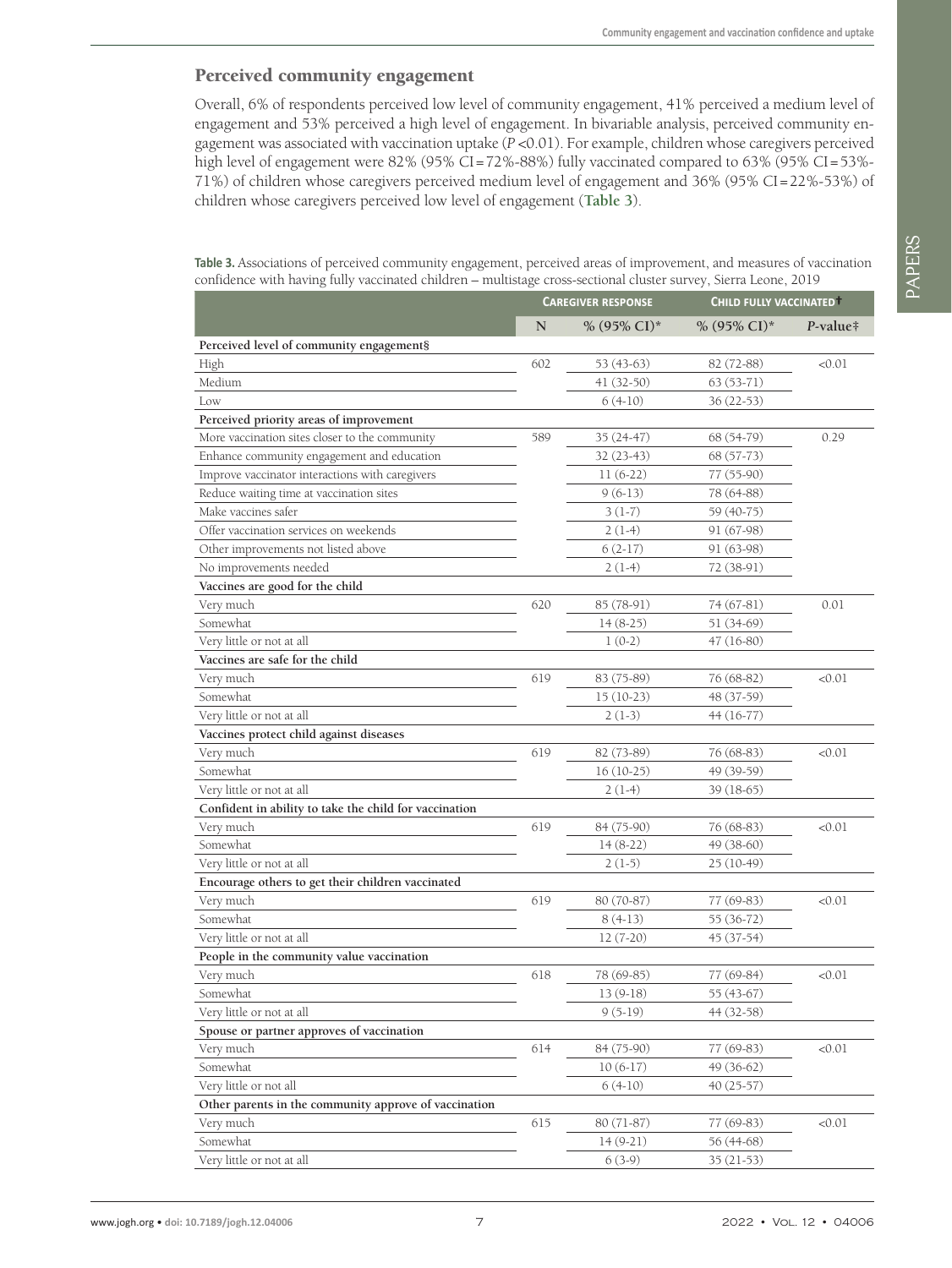#### **Table 3.** Continued

|                                                         | <b>CAREGIVER RESPONSE</b> |                         | CHILD FULLY VACCINATED <sup>+</sup> |                       |
|---------------------------------------------------------|---------------------------|-------------------------|-------------------------------------|-----------------------|
|                                                         | N                         | % $(95\% \text{ CI})^*$ | % $(95\% \text{ CI})^*$             | $P$ -value $\ddagger$ |
| Trusted leaders in the community approve of vaccination |                           |                         |                                     |                       |
| Very much                                               | 619                       | $75(65-83)$             | 77 (68-84)                          | < 0.01                |
| Somewhat                                                |                           | $18(12-25)$             | 55 (45-64)                          |                       |
| Very little or not at all                               |                           | $7(4-11)$               | 56 (40-71)                          |                       |
| Religion influences vaccination decision for the child  |                           |                         |                                     |                       |
| Very much                                               | 618                       | 73 (62-81)              | 77 (69-84)                          | < 0.01                |
| Somewhat                                                |                           | $14(10-21)$             | $65(52-76)$                         |                       |
| Very little or not at all                               |                           | $13(8-20)$              | 47 (37-58)                          |                       |
| Vaccination is compatible with religious beliefs        |                           |                         |                                     |                       |
| Very much                                               | 613                       | 75 (66-82)              | 79 (71-85)                          | < 0.01                |
| Somewhat                                                |                           | $13(9-19)$              | $51(40-63)$                         |                       |
| Very little or not at all                               |                           | $12(8-19)$              | $50(38-62)$                         |                       |
| Measles is a health threat for unvaccinated children    |                           |                         |                                     |                       |
| Very much                                               | 619                       | 85 (77-91)              | 76 (68-82)                          | < 0.01                |
| Somewhat                                                |                           | $13(8-20)$              | 47 (36-59)                          |                       |
| Very little or not at all                               |                           | $2(1-4)$                | $3(15-54)$                          |                       |
| Illnesses that vaccines prevent are severe              |                           |                         |                                     |                       |
| Very much                                               | 618                       | 83 (74-89)              | 75 (67-83)                          | < 0.01                |
| Somewhat                                                |                           | $14. (9-22)$            | $49(37-61)$                         |                       |
| Very little or not at all                               |                           | $3(2-5)$                | $30(13-55)$                         |                       |
| How people usually talk about vaccination in community  |                           |                         |                                     |                       |
| Mostly positive                                         | 569                       | 77 (68-84)              | 79 (70-85)                          | < 0.01                |
| Mixed                                                   |                           | $22(16-30)$             | 57 (49-64)                          |                       |
| Mostly negative                                         |                           | $1(0-3)$                | $24(6-59)$                          |                       |
| Vaccination confidence scale                            |                           |                         |                                     |                       |
| High confidence                                         | 546                       | 78 (69-85)              | 78 (70-85)                          | < 0.01                |
| Low confidence                                          |                           | $22(15-31)$             | 53 (41-64)                          |                       |

CI – confidence interval

\*Measured with a 3-point Likert item asking participants: "From your observation, how would you rate the level of community involvement and participation in the planning of vaccination programs in your community?" Response options were low, medium, or high. †Proportions and 95% confidence intervals are weighted to account for the complex survey design.

**‡**For analytical purposes, 'fully vaccinated' was defined as receiving BCG, penta-1, penta-2, penta-3, and MCV-1; under-vaccinated was defined as missing one or more of the aforementioned vaccine doses. Vaccination status was sourced from the home-based card record (HBR) for 488 children and from caregiver recall for 133 children whose HBRs were unavailable.

 $\delta$ Due to the complex sampling design, to get a valid *P* value, the uncorrected  $\chi^2$  statistic was converted to an F statistic.

‖The vaccination confidence scale score was dichotomized into a binary variable to indicate low vaccination confidence (≤ mean score) versus high vaccination confidence (> mean score).

## Perceived priority areas of improvement

About one third of respondents wanted more vaccination sites closer to the community (35%) and enhanced community engagement and education (32%). In addition, improving interactions between vaccinators and caregivers was cited by 11% of respondents. In bivariable analysis, perception of the priority areas of improvement was not associated with vaccination uptake (*P*=0.29) (**[Table 3](#page-6-0)**).

#### Vaccination confidence

Psychometric properties of the Childhood Vaccination Confidence Scale used in the assessment are provided in Table S1, Table S2, and Table S3 in the **Online [Supplementary](#page-11-10) Document**. In summary, the 19 items on vaccination confidence were reduced to a 12-item scale based on results from the exploratory factory analysis. Two factors were retained in the final scale, namely 'confidence' (10 items total) and 'congruence with faith' (2 items total) (Table S1 in the **Online [Supplementary](#page-11-10) Document**). The 12-item scale demonstrated very good internal consistency (Cronbach's  $α=0.94$ ). The scale score was positively associated with having a fully vaccinated child after adjusting for demographic covariates such that every 1 unit increase in the scale score was associated with a 26% increase in the likelihood of the child being fully vaccinated (Table S3 in the **[Online](#page-11-10) [Supplementary](#page-11-10) Document**).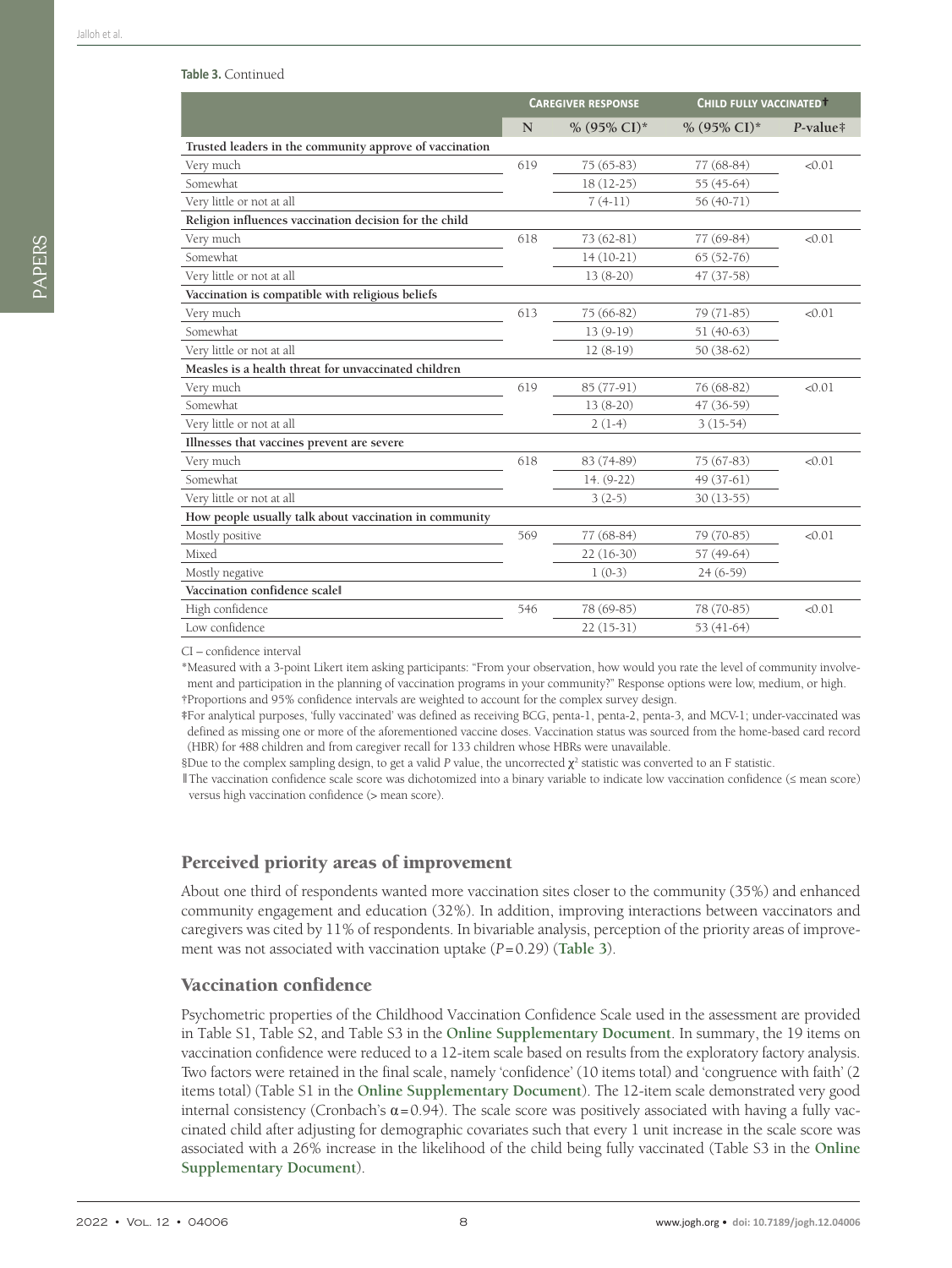When the scale score was dichotomized, 78% of caregivers scored above the mean and were considered as having high confidence in vaccination. In bivariable analysis, among caregivers with high confidence in vaccination, 78% (95% CI=70%-85%) of their children were fully vaccinated compared to 53% (95% CI=41%- 64%) among caregivers with low confidence (Table 3). For example, children whose caregivers thought vaccines are 'very much' safe were 76% (95% CI = 68%-82%) fully vaccinated compared to 48% (95% CI=37%-59%) of children whose caregivers thought vaccines are 'somewhat' safe. Children whose caregivers thought vaccination is 'very much' compatible with their religious beliefs were 79% (95% CI=71%- 85%) fully vaccinated compared to 51% (95% CI=40%-63%) of children whose caregivers thought vaccination is 'somewhat' compatible with their religious beliefs. Children whose caregivers felt that community discourse about vaccination is 'mostly positive' were 79% (95% CI=70%-85%) fully vaccinated compared to 24% (95% CI=6%-59%) of children whose caregivers felt it is 'mostly negative' and 57% (95% CI=49%-64%) of children whose caregivers felt it is 'mixed' (**[Table 3](#page-6-0)**).

### Vaccination uptake

About 98% of children in our sample received BCG, 97% received penta-1, 94% received penta-2, 81% received penta-3, and 84% received MCV-1. In total, 71% of the children in our sample were considered fully vaccinated and 29% were under-vaccinated. Self-reported vaccination refusal was low (3%) but self-reported vaccination delay was more frequently reported by caregivers (19%). Nearly all children received their last vaccine at a health facility (99%) compared to via community outreach (1%) (**[Table 4](#page-8-0)**).

<span id="page-8-0"></span>

| Table 4. Childhood vaccination uptake, self-reported refusal, and self-reported delay-multistage cross-sectional cluster |  |  |  |
|--------------------------------------------------------------------------------------------------------------------------|--|--|--|
| survey, Sierra Leone, 2019                                                                                               |  |  |  |

|                                                                       |             | <b>TOTAL SAMPLE</b> |             |
|-----------------------------------------------------------------------|-------------|---------------------|-------------|
|                                                                       | $\mathbf N$ | $\frac{0}{6}$ *     | 95% CI*     |
| Vaccination uptake (based on home-based record only)†                 |             |                     |             |
| Bacillus Calmette-Guerin vaccine                                      | 488         | 98                  | 95.6-99.4   |
| 1 <sup>st</sup> dose of pentavalent vaccine                           | 488         | 98                  | 96.4-99.1   |
| 2 <sup>nd</sup> dose of pentavalent vaccine                           | 488         | 95                  | 91.5-97.2   |
| 3 <sup>rd</sup> dose of pentavalent vaccine                           | 488         | 89                  | 83.4-92.4   |
| 1 <sup>st</sup> dose of measles-containing vaccine                    | 488         | 82                  | 76.0-87.2   |
| Received all vaccine doses (fully-vaccinated)                         | 488         | 79                  | 70.8-84.7   |
| Missed one or more vaccine doses (under-vaccinated)                   | 488         | 21                  | 15.3-29.2   |
| Vaccination uptake (based on home-based record and caregiver recall)† |             |                     |             |
| Bacillus Calmette-Guerin vaccine                                      | 618         | 98                  | 96.0-99.1   |
| 1 <sup>st</sup> dose of pentavalent vaccine                           | 618         | 97                  | 94.7-98.6   |
| 2 <sup>nd</sup> dose of pentavalent vaccine                           | 609         | 94                  | 90.8-96.2   |
| 3 <sup>rd</sup> dose of pentavalent vaccine                           | 609         | 81                  | 75.2-85.5   |
| 1 <sup>st</sup> dose of measles-containing vaccine                    | 619         | 84                  | 79.4-88.1   |
| Received all vaccine doses (fully-vaccinated)                         | 619         | 71                  | 63.5-77.9   |
| Missed one or more vaccine doses (under-vaccinated)                   | 619         | 29                  | 22.1-36.5   |
| Self-report of any past refusal or delay of vaccination               |             |                     |             |
| Refused vaccination                                                   | 620         | 3                   | $1.8 - 5.3$ |
| Delayed vaccination                                                   | 616         | 19                  | 13.5-26.6   |
| Vaccination strategy used for most recent vaccine received            |             |                     |             |
| Static / fixed post (caregiver took child to a health facility)       | 620         | 99                  | 98.8-99.9   |
| Community outreach (vaccinator visited community/household)           |             | 1                   | $0.1 - 1.2$ |

CI – confidence interval

\*Proportions and 95% confidence intervals are weighted to account for the complex survey design.

†Vaccination status was sourced from the home-based card record (HBR) for 488 children and from caregiver recall for 133 children whose HBRs were unavailable.

#### Association between perceived community engagement and vaccination confidence

In multivariable analysis, caregivers who perceived high community engagement were nearly three times more likely to express high vaccination confidence (adjusted prevalence ratio (aPR) = 2.60; 95% CI=1.67-4.04) as compared to caregivers who perceived low community engagement. A caregiver was more likely to express high vaccination confidence when both parents have some education versus no education (aPR=1.19; 95% CI=1.02- 1.40). Other demographic covariates were not associated with vaccination confidence (**[Table 5](#page-9-0)**).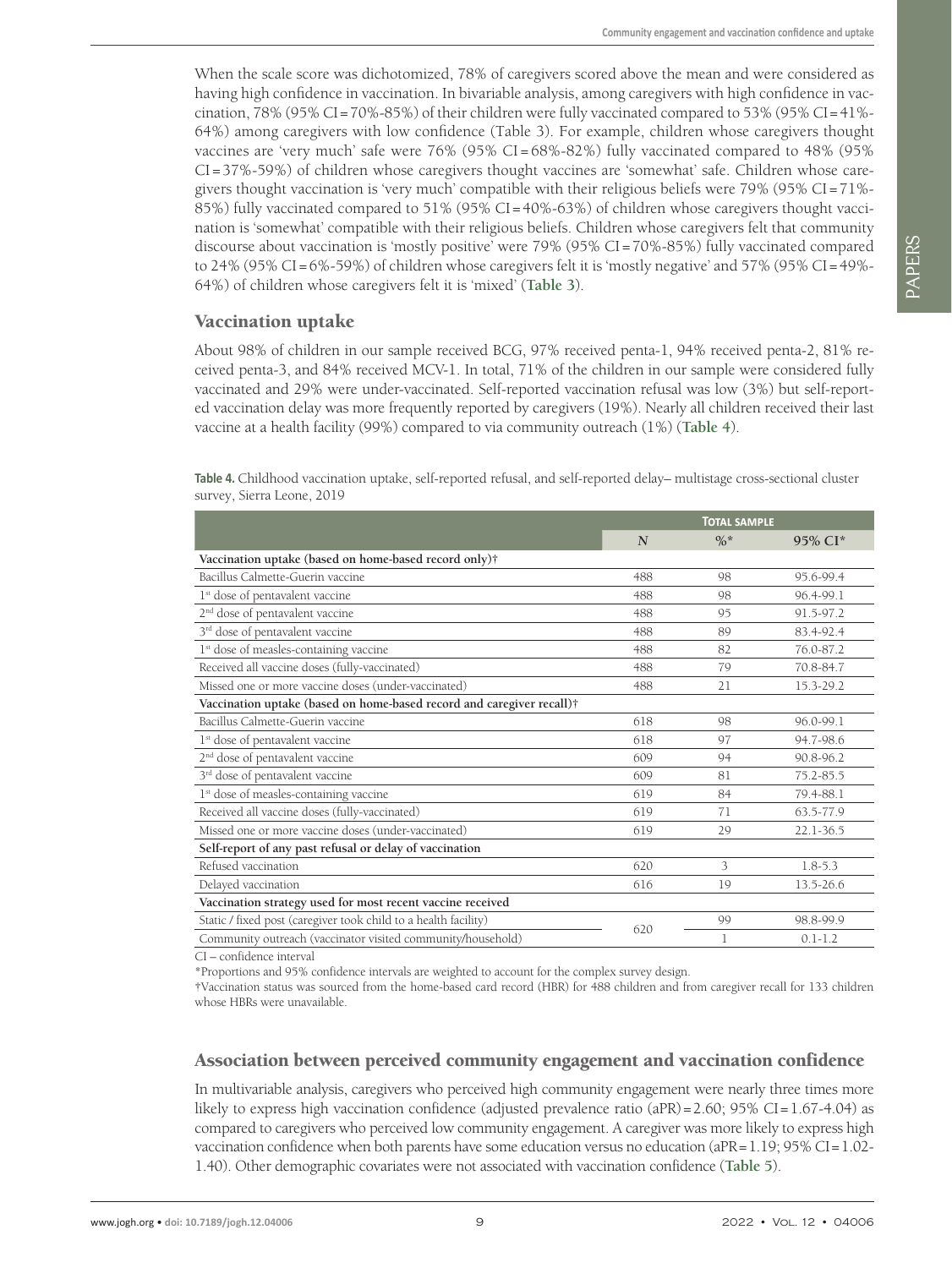<span id="page-9-0"></span>

|                                       | <b>HIGH VACCINATION CONFIDENCET</b> |         | <b>FULLY VACCINATED CHILD‡</b> |          |  |
|---------------------------------------|-------------------------------------|---------|--------------------------------|----------|--|
|                                       | Adjusted PR§ (95% CI)               | P-value | Adjusted PR§ (95% CI)          | P valuel |  |
| Perceived community engagement*       |                                     |         |                                |          |  |
| $_{\text{low}}$                       | Reference                           |         | Reference                      |          |  |
| Medium                                | 2.42 (1.59-3.71)                    | 0.01    | $1.38(0.98-1.94)$              | 0.06     |  |
| High                                  | $2.60(1.67-4.04)$                   | 0.01    | $1.67(1.18-2.38)$              | < 0.01   |  |
| Child's place of delivery             |                                     |         |                                |          |  |
| <b>Home</b>                           | Reference                           |         | Reference                      |          |  |
| Health facility                       | $1.12(0.98-1.26)$                   | 0.09    | $1.28(1.06-1.54)$              | 0.01     |  |
| Child's maternal birth order          |                                     |         |                                |          |  |
| First                                 | Reference                           |         | Reference                      |          |  |
| Second                                | $0.96(0.85-1.09)$                   | 0.57    | $1.08(0.93 - 1.25)$            | 0.34     |  |
| Third or greater                      | $0.97(0.85 - 1.09)$                 | 0.58    | $1.13(0.98-1.31)$              | 0.10     |  |
| Parents' education                    |                                     |         |                                |          |  |
| No parent has any education           | Reference                           |         | Reference                      |          |  |
| One parent has some education         | $1.08(0.95-1.24)$                   | 0.25    | $1.15(0.97-1.35)$              | 0.10     |  |
| Both parents have some education      | $1.19(1.02-1.40)$                   | 0.03    | $1.33(1.16-1.53)$              | < 0.01   |  |
| Parents' religion                     |                                     |         |                                |          |  |
| Both Christian                        | Reference                           |         | Reference                      |          |  |
| Both Muslim                           | $1.03(0.97-1.16)$                   | 0.59    | $0.96(0.82 - 1.11)$            | 0.57     |  |
| Mixed faith                           | $0.98(0.85-1.12)$                   | 0.77    | $1.17(0.99-1.38)$              | 0.07     |  |
| Retention of child's vaccination card |                                     |         |                                |          |  |
| Not retained                          | Reference                           |         | Reference                      |          |  |
| Retained                              | $0.98(0.88-1.11)$                   | 0.79    | $1.82(1.48-2.23)$              | < 0.01   |  |

PR – prevalence ratio; CI – confidence interval

\*Measured by asking participants: "From your observation, how would you rate the level of community involvement and participation in the planning of vaccination programs in your community?" Response options were low, medium, or high.

† The vaccination confidence scale score was dichotomized into a binary variable to indicate low vaccination confidence (≤ mean score) versus high vaccination confidence (> mean score).

‡ Defined as a child who received Bacillus Calmette-Guerin vaccine, three doses of pentavalent vaccine, and first dose of measles vaccine based on the home-based card record (HBR) for 488 children and from caregiver recall for 133 children whose HBRs were unavailable. § PR, prevalence ratio from modified Poisson regression model with robust variance estimation by using generalized estimating equation; models adjusted for child's place of delivery, child's birth order, parents' education, parents' religion, retention of vaccination card. II Due to the complex sampling design, to get a valid *P* value, the uncorrected  $χ$ <sup>2</sup> statistic was converted to an F statistic.

#### Association between perceived community engagement and vaccination uptake

In multivariable analysis, caregivers who perceived high community engagement were nearly twice as likely to have children who were fully vaccinated compared to those who perceived low engagement (aPR=1.67, 95%) CI=1.18-2.38). Demographically, a child was more likely to be fully vaccinated when the caregiver retained the child's vaccination card versus not retaining the card ( $aPR=1.82$ ; 95% CI=1.48-2.23), the child was delivered in a health facility versus at home (aPR=1.28; 95% CI=1.06-1.54), and when both parents have some education versus no education (aPR=1.33; 95% CI=1.16-1.53) (**[Table 5](#page-9-0)**).

## **DISCUSSION**

Three years after major disruptions in the childhood immunization program that were precipitated by the 2014-2016 Ebola epidemic in Sierra Leone, nearly all caregivers in our assessment expressed that vaccines are good, safe, and beneficial in preventing diseases in children. In districts with low vaccination coverage, compared to caregivers of under-vaccinated children, those with fully vaccinated children were more likely to encourage vaccination, perceive religious compatibility with vaccination, feel respected by the vaccination staff, and prefer to receive immunization information from health facilities. In multivariable analysis, caregivers who perceived a high level of community engagement were nearly three times more likely to express high vaccination confidence and nearly twice as likely to have children that were fully vaccinated compared to caregivers who perceived low level of engagement. In addition, we validated the use of a vaccination confidence scale for the first time in Sierra Leone, which to our knowledge is also the first validated vaccination confidence scale in a low-income country [\[38](#page-12-23)].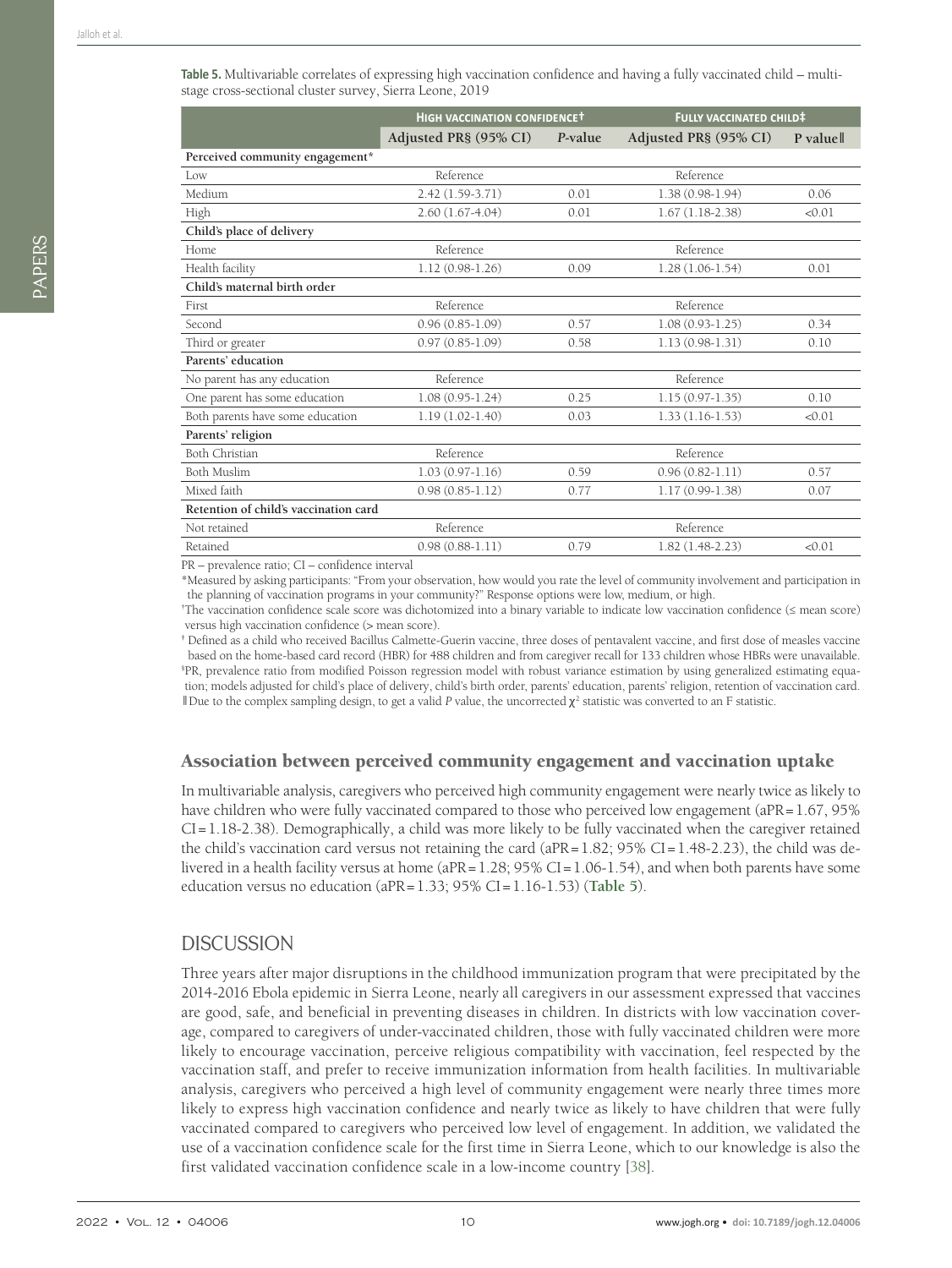Dropout between vaccine doses is a major contributor of under-vaccination in LMICs [[39\]](#page-12-24) that propagates health inequities [\[40\]](#page-12-25). In these settings, community engagement efforts that make caregivers feel that their communities are *listened to* in the planning of the childhood immunization program may boost confidence and motivate completion of the infant immunization schedule. Examples of community engagement activities in the Sierra Leonean context includes use of civil society organizations to engage in dialogue with community leaders to get them to serve as advocates for immunization in their communities; leveraging of religious leaders to promote the benefits of immunization through sermons; organizing community outreach activities jointly with CHWs and immunization staff to identify and vaccinate children who have missed scheduled vaccine doses, especially in geographically hard-to-reach areas [[23\]](#page-12-8).

Community engagement is increasingly acknowledged as a critical component to build vaccination confidence and achieve optimal population-level vaccination uptake, including for vaccines outside of the routine childhood immunization program such as COVID-19 vaccination. However, quantifiable evidence of the causal effects of community engagement to promote immunization remains limited globally [[41-](#page-12-26)[46\]](#page-13-0). A randomized control trial in India has been registered to examine the impact of community engagement on vaccination uptake (43), but results are not yet available. In addition, there is a published protocol for a systematic review on the use of community engagement to increase vaccination uptake in LMICs (42), but without any published results as of date. In the interim, our present results provide cross-sectional evidence showing that community engagement is strongly associated with vaccination confidence and vaccination uptake in Sierra Leone. Our findings are consistent with a descriptive observational study that showed increases in vaccination uptake following enhanced community engagement in Ethiopia (41). Although there is no one-size-fits-all approach to community engagement, the lack of standardized principles and approaches has made it challenging to rigorously evaluate and compare the effects of community engagement within and across LMICs. In 2020, UNICEF developed a set of minimum quality standards for community engagement that can be used to guide the development and evaluation of community engagement interventions [\[47](#page-13-1)]. Future assessments of community engagement in immunization programs would benefit from adapting these standard indicators to enable cross-country comparisons of the effects of specific attributes of community engagement on immunization outcomes.

Constraints in accessing immunization services have been documented in urban areas in Sierra Leone [\[29\]](#page-12-14) and other settings in sub-Saharan Africa [\[48](#page-13-2)]. In our assessment, bringing additional vaccination sites closer to the community was recommended as the most important intervention area to improve childhood immunization in the community. One way to operationalize this recommendation is by conducting more frequent community outreach sessions to reach under-vaccinated children. A separate assessment in Sierra Leone uncovered that community outreach sessions were not conducted four times monthly as recommended by WHO for the African region, and that CHWs were underutilized in defaulter-tracking efforts [\[49](#page-13-3)]. Enhancing the frequency and quality of the outreach visits and using community engagement principles may help improve vaccination confidence and uptake.

Despite governmental efforts to remove cost barriers for all caregivers through the Free Healthcare Initiative in Sierra Leone, our assessment showed that payments to health workers during vaccination visits is a common expectation among caregivers. While this practice may discourage caregivers who are unable to pay and compromise the trust in health workers [\[50](#page-13-4),[51](#page-13-5)], in our sample, we did not find any differences in vaccination uptake between caregivers who expected to provide informal payments versus those who did not expect to do so. A prior assessment in Sierra Leone found that informal payments may be precipitated by under-staffed health facilities needing to pay 'volunteer' health workers who are not formally on the government's payroll [\[52\]](#page-13-6). Involving communities in the planning of the immunization program and instituting mechanisms to sustainably get community feedback may contribute to ensuring accountability in service delivery, and therefore boost trust in and ownership of the services [\[51](#page-13-5)].

#### Limitations

Our study has a few limitations. First, all measures were based on self-report. Implementation of various health promotion activities in these districts may have prompted socially desirable responding. Related, we do not have verifiable data on actual implementation of community engagement activities promoting childhood immunization in these districts. Finally, we cannot infer a causal relationship between the perceived level of community engagement and vaccination confidence and uptake in our cross-sectional study.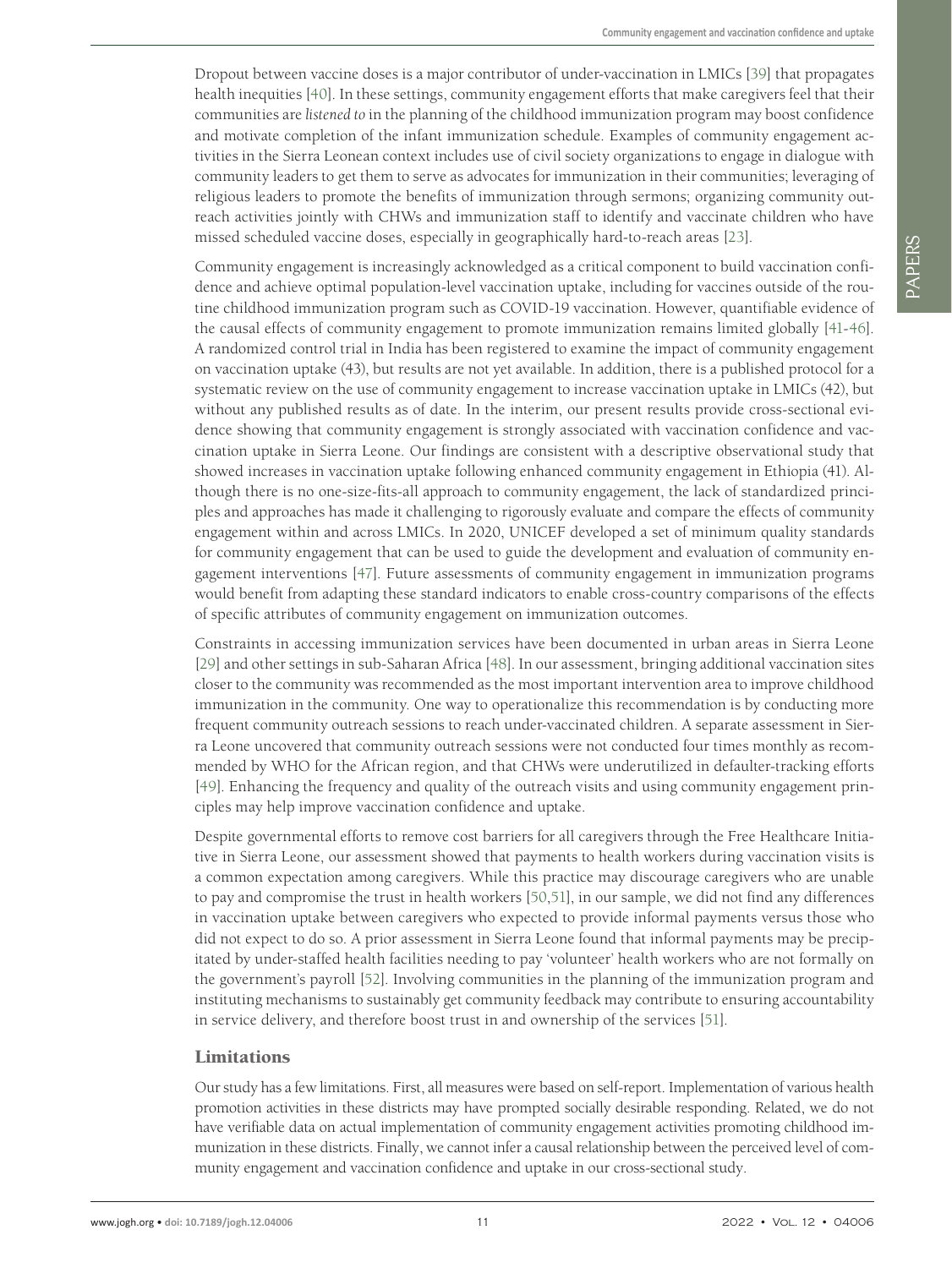## **CONCLUSIONS**

Our assessment identified a range of potential drivers of childhood immunization after a complex health emergency in four districts in Sierra Leone. We found that caregivers who perceived high level of community engagement were nearly three times more likely to express high vaccination confidence and their children were nearly twice as likely to be fully vaccinated. The exploratory cross-sectional evidence we have provided may inform future longitudinal assessments to investigate the potential causal effect of community engagement on vaccination confidence and uptake.

**Acknowledgements:** We acknowledge several colleagues from the U.S. Centers for Disease Control and Prevention for reviewing the manuscript: Dr. Abigail Shefer, Dr. Laura Conklin, and Dr. Heidi Soeters.

**Disclaimer:** The findings and conclusions in this paper are those of the authors and do not necessarily represent the official position of the U.S. Centers for Disease Control and Prevention.

**Data availability:** Available upon request to the corresponding author.

**Funding:** Gavi, the vaccine alliance.

**Authorship contributions:** MFJ, PS, NI, MBJ, SK, VE, HT, TS, and ASW designed the assessment. PS, NI, MBJ, VE, TS, SAP, NW, HT, and RK trained the interviewers and supervised the data collection. MFJ analyzed the data with contributions from SK, RK, TS, DP, SBO, NTB, and ASW. MFJ drafted the manuscript with substantial contributions from all authors. The final manuscript was reviewed and approved by all authors.

**Competing interests:** The authors completed the ICMJE Declaration of Interest form (available upon request from the corresponding author), and declare no conflicts of interest.

**Additional material**

<span id="page-11-10"></span>[Online Supplementary Document](http://jogh.org/documents/2021/jogh-12-04006-s001.pdf)

REFERENCES

REFERENCES

- <span id="page-11-0"></span>1 Elston JW, Cartwright C, Ndumbi P, Wright J. The health impact of the 2014-15 Ebola outbreak. Public Health. 2017;143:60- 70. [Medline:28159028](https://www.ncbi.nlm.nih.gov/entrez/query.fcgi?cmd=Retrieve&db=PubMed&list_uids=28159028&dopt=Abstract) [doi:10.1016/j.puhe.2016.10.020](https://doi.org/10.1016/j.puhe.2016.10.020)
- <span id="page-11-1"></span>2 Sun X, Samba TT, Yao J, Yin W, Xiao L, Liu F, et al. Impact of the Ebola outbreak on routine immunization in western area, Sierra Leone - a field survey from an Ebola epidemic area. BMC Public Health. 2017;17:363. [Medline:28446173](https://www.ncbi.nlm.nih.gov/entrez/query.fcgi?cmd=Retrieve&db=PubMed&list_uids=28446173&dopt=Abstract) [doi:10.1186/](https://doi.org/10.1186/s12889-017-4242-7) [s12889-017-4242-7](https://doi.org/10.1186/s12889-017-4242-7)
- <span id="page-11-2"></span>3 Kilmarx PH, Clarke KR, Dietz PM, Hamel MJ, Husain F, McFadden JD, et al. Ebola virus disease in health care workers – Sierra Leone, 2014. MMWR Morb Mortal Wkly Rep. 2014;63:1168-71. [Medline:25503921](https://www.ncbi.nlm.nih.gov/entrez/query.fcgi?cmd=Retrieve&db=PubMed&list_uids=25503921&dopt=Abstract)
- <span id="page-11-3"></span>4 Yerger P, Jalloh M, Coltart CEM, King C. Barriers to maternal health services during the Ebola outbreak in three West African countries: a literature review. BMJ Glob Health. 2020;5:e002974. [Medline:32895217](https://www.ncbi.nlm.nih.gov/entrez/query.fcgi?cmd=Retrieve&db=PubMed&list_uids=32895217&dopt=Abstract) [doi:10.1136/bmjgh-2020-002974](https://doi.org/10.1136/bmjgh-2020-002974)
- <span id="page-11-4"></span>5 World Health Organization. WHO-UNICEF estimates of DTP3 coverage. 2019. Available: [https://apps.who.int/immuniza](https://apps.who.int/immunization_monitoring/globalsummary/timeseries/tswucoveragedtp3.html)[tion\\_monitoring/globalsummary/timeseries/tswucoveragedtp3.html](https://apps.who.int/immunization_monitoring/globalsummary/timeseries/tswucoveragedtp3.html). Accessed: 21 June 2019.
- <span id="page-11-5"></span>6 UNICEF. Sierra Leone Multiple Indicators Cluster Survey. 2017. Available: [https://mics.unicef.org/news\\_entries/106/SIER-](https://mics.unicef.org/news_entries/106/SIERRA-LEONE-2017-MICS-RELEASED)[RA-LEONE-2017-MICS-RELEASED](https://mics.unicef.org/news_entries/106/SIERRA-LEONE-2017-MICS-RELEASED). Accessed: 21 January 2021.
- <span id="page-11-6"></span>7 Masresha BG, Luce R Jr, Weldegebriel G, Katsande R, Gasasira A, Mihigo R. The impact of a prolonged ebola outbreak on measles elimination activities in Guinea, Liberia and Sierra Leone, 2014-2015. Pan Afr Med J. 2020;35:8. [Medline:32373259](https://www.ncbi.nlm.nih.gov/entrez/query.fcgi?cmd=Retrieve&db=PubMed&list_uids=32373259&dopt=Abstract) [doi:10.11604/pamj.supp.2020.35.1.19059](https://doi.org/10.11604/pamj.supp.2020.35.1.19059)
- <span id="page-11-7"></span>8 Dubé E, Gagnon D, MacDonald NE. Strategies intended to address vaccine hesitancy: Review of published reviews. Vaccine. 2015;33:4191-203. [Medline:25896385](https://www.ncbi.nlm.nih.gov/entrez/query.fcgi?cmd=Retrieve&db=PubMed&list_uids=25896385&dopt=Abstract) [doi:10.1016/j.vaccine.2015.04.041](https://doi.org/10.1016/j.vaccine.2015.04.041)
- 9 Dubé E, Laberge C, Guay M, Bramadat P, Roy R, Bettinger J. Vaccine hesitancy: an overview. Hum Vaccin Immunother. 2013;9:1763-73. [Medline:23584253](https://www.ncbi.nlm.nih.gov/entrez/query.fcgi?cmd=Retrieve&db=PubMed&list_uids=23584253&dopt=Abstract) [doi:10.4161/hv.24657](https://doi.org/10.4161/hv.24657)
- <span id="page-11-8"></span>10 Brewer NT, Chapman GB, Rothman AJ, Leask J, Kempe A. Increasing Vaccination: Putting Psychological Science Into Action. Psychological science in the public interest. Psychol Sci Public Interest. 2017;18:149-207. [Medline:29611455](https://www.ncbi.nlm.nih.gov/entrez/query.fcgi?cmd=Retrieve&db=PubMed&list_uids=29611455&dopt=Abstract) [doi:10.1177/1529100618760521](https://doi.org/10.1177/1529100618760521)
- <span id="page-11-9"></span>11 United Nations Development Programme. Recovering from the Ebola Crisis - Full Report. 2017. Available: [https://www.undp.](https://www.undp.org/content/undp/en/home/librarypage/crisis-prevention-and-recovery/recovering-from-the-ebola-crisis—full-report.html) [org/content/undp/en/home/librarypage/crisis-prevention-and-recovery/recovering-from-the-ebola-crisis—full-report.html.](https://www.undp.org/content/undp/en/home/librarypage/crisis-prevention-and-recovery/recovering-from-the-ebola-crisis—full-report.html) Accessed: 21 January 2021.
- 12 Marston BJ, Dokubo EK, van Steelandt A, Martel L, Williams D, Hersey S, et al. Ebola Response Impact on Public Health Programs, West Africa, 2014-2017. Emerg Infect Dis. 2017;23:S25. [Medline:29155674](https://www.ncbi.nlm.nih.gov/entrez/query.fcgi?cmd=Retrieve&db=PubMed&list_uids=29155674&dopt=Abstract) [doi:10.3201/eid2313.170727](https://doi.org/10.3201/eid2313.170727)
- 13 Alpren C, Jalloh MF, Kaiser R, Diop M, Kargbo S, Castle E, et al. The 117 call alert system in Sierra Leone: from rapid Ebola notification to routine death reporting. BMJ Glob Health. 2017;2:e000392. [Medline:28948044](https://www.ncbi.nlm.nih.gov/entrez/query.fcgi?cmd=Retrieve&db=PubMed&list_uids=28948044&dopt=Abstract) [doi:10.1136/bmjgh-2017-000392](https://doi.org/10.1136/bmjgh-2017-000392)
- 14 Blevins JB, Jalloh MF, Robinson DA. Faith and Global Health Practice in Ebola and HIV Emergencies. Am J Public Health. 2019;109:379-84. [Medline:30676797](https://www.ncbi.nlm.nih.gov/entrez/query.fcgi?cmd=Retrieve&db=PubMed&list_uids=30676797&dopt=Abstract) [doi:10.2105/AJPH.2018.304870](https://doi.org/10.2105/AJPH.2018.304870)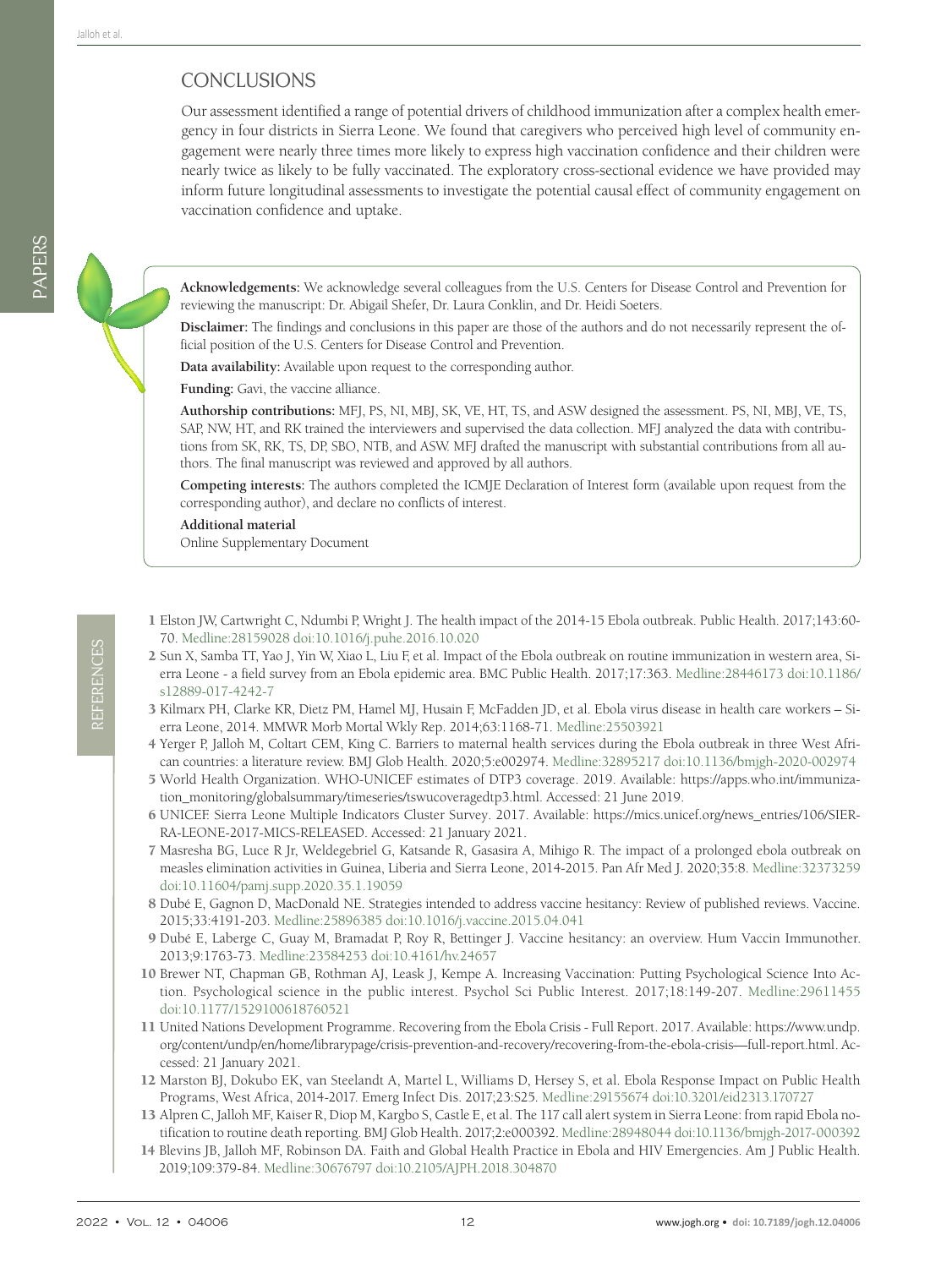- <span id="page-12-0"></span>15 Jalloh MF, Wilhelm E, Abad N, Prybylski D. Mobilize to vaccinate: lessons learned from social mobilization for immunization in low and middle-income countries. Hum Vaccin Immunother. 2020;16:1208-14. [Medline:31464551](https://www.ncbi.nlm.nih.gov/entrez/query.fcgi?cmd=Retrieve&db=PubMed&list_uids=31464551&dopt=Abstract) [doi:10.1080/21](https://doi.org/10.1080/21645515.2019.1661206) [645515.2019.1661206](https://doi.org/10.1080/21645515.2019.1661206)
- <span id="page-12-1"></span>16 World Health Organization. Improving vaccination demand and addressing hesitancy. 2020. Available: [http://awareness.](http://awareness.who.int/immunization/programmes_systems/vaccine_hesitancy/en/) [who.int/immunization/programmes\\_systems/vaccine\\_hesitancy/en/](http://awareness.who.int/immunization/programmes_systems/vaccine_hesitancy/en/). Accessed: 18 January 2021.
- <span id="page-12-2"></span>17 Hub VD. Behaviorally Informed Interventions. 2021. Available: [https://www.demandhub.org/behaviorally-informed-inter](https://www.demandhub.org/behaviorally-informed-interventions/)[ventions/.](https://www.demandhub.org/behaviorally-informed-interventions/) Accessed: 21 January 2021.
- <span id="page-12-3"></span>18 Shea B, Andersson N, Henry D. Increasing the demand for childhood vaccination in developing countries: a systematic review. BMC Int Health Hum Rights. 2009;9 Suppl 1:S5. [Medline:19828063](https://www.ncbi.nlm.nih.gov/entrez/query.fcgi?cmd=Retrieve&db=PubMed&list_uids=19828063&dopt=Abstract) [doi:10.1186/1472-698X-9-S1-S5](https://doi.org/10.1186/1472-698X-9-S1-S5)
- <span id="page-12-4"></span>19 UNICEF. UNICEF Immunization Roadmap 2018-2030. 2018. Available: [https://www.unicef.org/sites/default/files/2019-01/](https://www.unicef.org/sites/default/files/2019-01/UNICEF_Immunization_Roadmap_2018.pdf) [UNICEF\\_Immunization\\_Roadmap\\_2018.pdf](https://www.unicef.org/sites/default/files/2019-01/UNICEF_Immunization_Roadmap_2018.pdf). Accessed: 21 January 2021.
- <span id="page-12-5"></span>20 Outbreak Observatory. The impact of COVID-19 on routine immunization. 2020. Available: [https://www.outbreakobserva](https://www.outbreakobservatory.org/outbreakthursday-1/12/10/2020/w9hy6szcowmz14zc8npyml92x9k8mb)[tory.org/outbreakthursday-1/12/10/2020/w9hy6szcowmz14zc8npyml92x9k8mb](https://www.outbreakobservatory.org/outbreakthursday-1/12/10/2020/w9hy6szcowmz14zc8npyml92x9k8mb). Accessed: 7 January 2021.
- <span id="page-12-6"></span>21 Jalloh MF, Nur AA, Nur SA, Winters M, Bedson J, Pedi D, et al. Behaviour adoption approaches during public health emergencies: implications for the COVID-19 pandemic and beyond. BMJ Glob Health. 2021;6:e004450. [Medline:33514594](https://www.ncbi.nlm.nih.gov/entrez/query.fcgi?cmd=Retrieve&db=PubMed&list_uids=33514594&dopt=Abstract) [doi:10.1136/bmjgh-2020-004450](https://doi.org/10.1136/bmjgh-2020-004450)
- <span id="page-12-7"></span>22 World Health Organization. Vaccination Coverage Cluster Surveys. 2015. Available: [https://www.who.int/immunization/](https://www.who.int/immunization/monitoring_surveillance/Vaccination_coverage_cluster_survey_with_annexes.pdf) [monitoring\\_surveillance/Vaccination\\_coverage\\_cluster\\_survey\\_with\\_annexes.pdf](https://www.who.int/immunization/monitoring_surveillance/Vaccination_coverage_cluster_survey_with_annexes.pdf). Accessed: 5 June 2018.
- <span id="page-12-8"></span>23 Catholic Relief Services. Civil Society Organization Platforms Contribute to National Immunization Programs. 2019. Available: [https://www.crs.org/sites/default/files/tools-research/promising\\_practices\\_a4\\_final\\_rev071119\\_online.pdf.](https://www.crs.org/sites/default/files/tools-research/promising_practices_a4_final_rev071119_online.pdf) Accessed: 4 April 2021.
- <span id="page-12-9"></span>24 Government of Sierra Leone. National Ebola Recovery Strategy for Sierra Leone. 2015. Available: [https://ebolaresponse.un-](https://ebolaresponse.un.org/sites/default/files/sierra_leone_-_national_recovery_strategy_2015-2017.pdf) [.org/sites/default/files/sierra\\_leone\\_-\\_national\\_recovery\\_strategy\\_2015-2017.pdf](https://ebolaresponse.un.org/sites/default/files/sierra_leone_-_national_recovery_strategy_2015-2017.pdf). Accessed: 5 December 2020.
- <span id="page-12-10"></span>25 Gavi. Proposal for HSS support (2017-2021): Sierra Leone. 2017. Available: [https://www.gavi.org/sites/default/files/docu](https://www.gavi.org/sites/default/files/document/2021/Proposal%20for%20HSS%20support%282017-2021%29-Sierra%20Leone.pdf)[ment/2021/Proposal%20for%20HSS%20support%282017-2021%29-Sierra%20Leone.pdf.](https://www.gavi.org/sites/default/files/document/2021/Proposal%20for%20HSS%20support%282017-2021%29-Sierra%20Leone.pdf) Accessed: 4 April 2021.
- <span id="page-12-11"></span>26 Government of Sierra Leone. Comprehensive EPI Multi-Year Plan 2017-2021. 2016. Available: [https://www.gavi.org/sites/](https://www.gavi.org/sites/default/files/document/2021/cMYP%20Sierra%20Leone%202017-2021.pdf) [default/files/document/2021/cMYP%20Sierra%20Leone%202017-2021.pdf.](https://www.gavi.org/sites/default/files/document/2021/cMYP%20Sierra%20Leone%202017-2021.pdf) Accessed: 5 December 2020.
- <span id="page-12-12"></span>27 Wallace AS, Wannemuehler K, Bonsu G, Wardle M, Nyaku M, Amponsah-Achiano K, et al. Development of a valid and reliable scale to assess parents' beliefs and attitudes about childhood vaccines and their association with vaccination uptake and delay in Ghana. Vaccine. 2019;37:848-56. [Medline:30642731](https://www.ncbi.nlm.nih.gov/entrez/query.fcgi?cmd=Retrieve&db=PubMed&list_uids=30642731&dopt=Abstract) [doi:10.1016/j.vaccine.2018.12.055](https://doi.org/10.1016/j.vaccine.2018.12.055)
- <span id="page-12-13"></span>28 Glanz KR, B.K.; Viswanath, K. Health beahvior: Theory, research, and practice. Fifth edition ed. San Francisco, California: Jossey-Bass; 2015 July 2015.
- <span id="page-12-14"></span>29 Feldstein LR, Sutton R, Jalloh MF, Parmley L, Lahuerta M, Akinjeji A, et al. Access, demand, and utilization of childhood immunization services: A cross-sectional household survey in Western Area Urban district, Sierra Leone, 2019. J Glob Health. 2020;10:010420. [Medline:32509292](https://www.ncbi.nlm.nih.gov/entrez/query.fcgi?cmd=Retrieve&db=PubMed&list_uids=32509292&dopt=Abstract) [doi:10.7189/jogh.10.010420](https://doi.org/10.7189/jogh.10.010420)
- <span id="page-12-15"></span>30 Statistics SierraLeone. 2015 Sierra Leone Population and Housing Census. 2016. Available: [https://www.statistics.sl/index.](https://www.statistics.sl/index.php/census/census-2015.html) [php/census/census-2015.html](https://www.statistics.sl/index.php/census/census-2015.html). Accessed: 12 November 2020.
- <span id="page-12-16"></span>31 Thompson B. Exploratory and confirmatory factor analysis: Understanding concepts and applications. Washington DC: American Psychological Association; 2004.
- <span id="page-12-17"></span>32 Zou G. A modified poisson regression approach to prospective studies with binary data. Am J Epidemiol. 2004;159:702-6. [Medline:15033648](https://www.ncbi.nlm.nih.gov/entrez/query.fcgi?cmd=Retrieve&db=PubMed&list_uids=15033648&dopt=Abstract) [doi:10.1093/aje/kwh090](https://doi.org/10.1093/aje/kwh090)
- <span id="page-12-18"></span>33 Zou GY, Donner A. Extension of the modified Poisson regression model to prospective studies with correlated binary data. Stat Methods Med Res. 2013;22:661-70. [Medline:22072596](https://www.ncbi.nlm.nih.gov/entrez/query.fcgi?cmd=Retrieve&db=PubMed&list_uids=22072596&dopt=Abstract) [doi:10.1177/0962280211427759](https://doi.org/10.1177/0962280211427759)
- <span id="page-12-19"></span>34 Yelland LN, Salter AB, Ryan P. Performance of the modified Poisson regression approach for estimating relative risks from clustered prospective data. Am J Epidemiol. 2011;174:984-92. [Medline:21841157](https://www.ncbi.nlm.nih.gov/entrez/query.fcgi?cmd=Retrieve&db=PubMed&list_uids=21841157&dopt=Abstract) [doi:10.1093/aje/kwr183](https://doi.org/10.1093/aje/kwr183)
- <span id="page-12-20"></span>35 Barros AJ, Hirakata VN. Alternatives for logistic regression in cross-sectional studies: an empirical comparison of models that directly estimate the prevalence ratio. BMC Med Res Methodol. 2003;3:21. [Medline:14567763](https://www.ncbi.nlm.nih.gov/entrez/query.fcgi?cmd=Retrieve&db=PubMed&list_uids=14567763&dopt=Abstract) [doi:10.1186/1471-2288-3-21](https://doi.org/10.1186/1471-2288-3-21)
- <span id="page-12-21"></span>36 Kazungu JS, Adetifa IMO. Crude childhood vaccination coverage in West Africa: Trends and predictors of completeness. Wellcome Open Res. 2017;2:12. [Medline:28459105](https://www.ncbi.nlm.nih.gov/entrez/query.fcgi?cmd=Retrieve&db=PubMed&list_uids=28459105&dopt=Abstract) [doi:10.12688/wellcomeopenres.10690.1](https://doi.org/10.12688/wellcomeopenres.10690.1)
- <span id="page-12-22"></span>37 Tauil MC, Sato AP, Waldman EA. Factors associated with incomplete or delayed vaccination across countries: A systematic review. Vaccine. 2016;34:2635-43. [Medline:27109562](https://www.ncbi.nlm.nih.gov/entrez/query.fcgi?cmd=Retrieve&db=PubMed&list_uids=27109562&dopt=Abstract) [doi:10.1016/j.vaccine.2016.04.016](https://doi.org/10.1016/j.vaccine.2016.04.016)
- <span id="page-12-23"></span>38 Shapiro GK, Kaufman J, Brewer NT, Wiley K, Menning L, Leask J. A critical review of measures of childhood vaccine confidence. Curr Opin Immunol. 2021;71:34-45. [Medline:34000455](https://www.ncbi.nlm.nih.gov/entrez/query.fcgi?cmd=Retrieve&db=PubMed&list_uids=34000455&dopt=Abstract) [doi:10.1016/j.coi.2021.04.002](https://doi.org/10.1016/j.coi.2021.04.002)
- <span id="page-12-24"></span>39 World Health Organization. 20 million children miss out on lifesaving measles, diphtheria and tetanus vaccines in 2018. 2019. Available: [https://www.who.int/news/item/15-07-2019-20-million-children-miss-out-on-lifesaving-measles-diphthe](https://www.who.int/news/item/15-07-2019-20-million-children-miss-out-on-lifesaving-measles-diphtheria-and-tetanus-vaccines-in-2018)[ria-and-tetanus-vaccines-in-2018.](https://www.who.int/news/item/15-07-2019-20-million-children-miss-out-on-lifesaving-measles-diphtheria-and-tetanus-vaccines-in-2018) Accessed: 1 January 2021.
- <span id="page-12-25"></span>40 World Health Organization. Immunization coverage. 2020. Available: [https://www.who.int/news-room/fact-sheets/detail/im](https://www.who.int/news-room/fact-sheets/detail/immunization-coverage)[munization-coverage.](https://www.who.int/news-room/fact-sheets/detail/immunization-coverage) Accessed: 15 January 2021.
- <span id="page-12-26"></span>41 Demissie SD, Kozuki N, Olorunsaiye CZ, Gebrekirstos P, Mohammed S, Kiapi L, et al. Community engagement strategy for increased uptake of routine immunization and select perinatal services in north-west Ethiopia: A descriptive analysis. PLoS One. 2020;15:e0237319. [Medline:33119604](https://www.ncbi.nlm.nih.gov/entrez/query.fcgi?cmd=Retrieve&db=PubMed&list_uids=33119604&dopt=Abstract) [doi:10.1371/journal.pone.0237319](https://doi.org/10.1371/journal.pone.0237319)
- 42 Jain ME. M.; Gaarder, M.; Bagai, A.; Eyers, J. PROTOCOL: Use of community participation interventions to improve child immunisation in low- and middle-income countries: A systematic review and meta-analysis. 2020. Available: [https://onlineli](https://onlinelibrary.wiley.com/doi/full/10.1002/cl2.1119)[brary.wiley.com/doi/full/10.1002/cl2.1119](https://onlinelibrary.wiley.com/doi/full/10.1002/cl2.1119). Accessed: 29 January 2021.